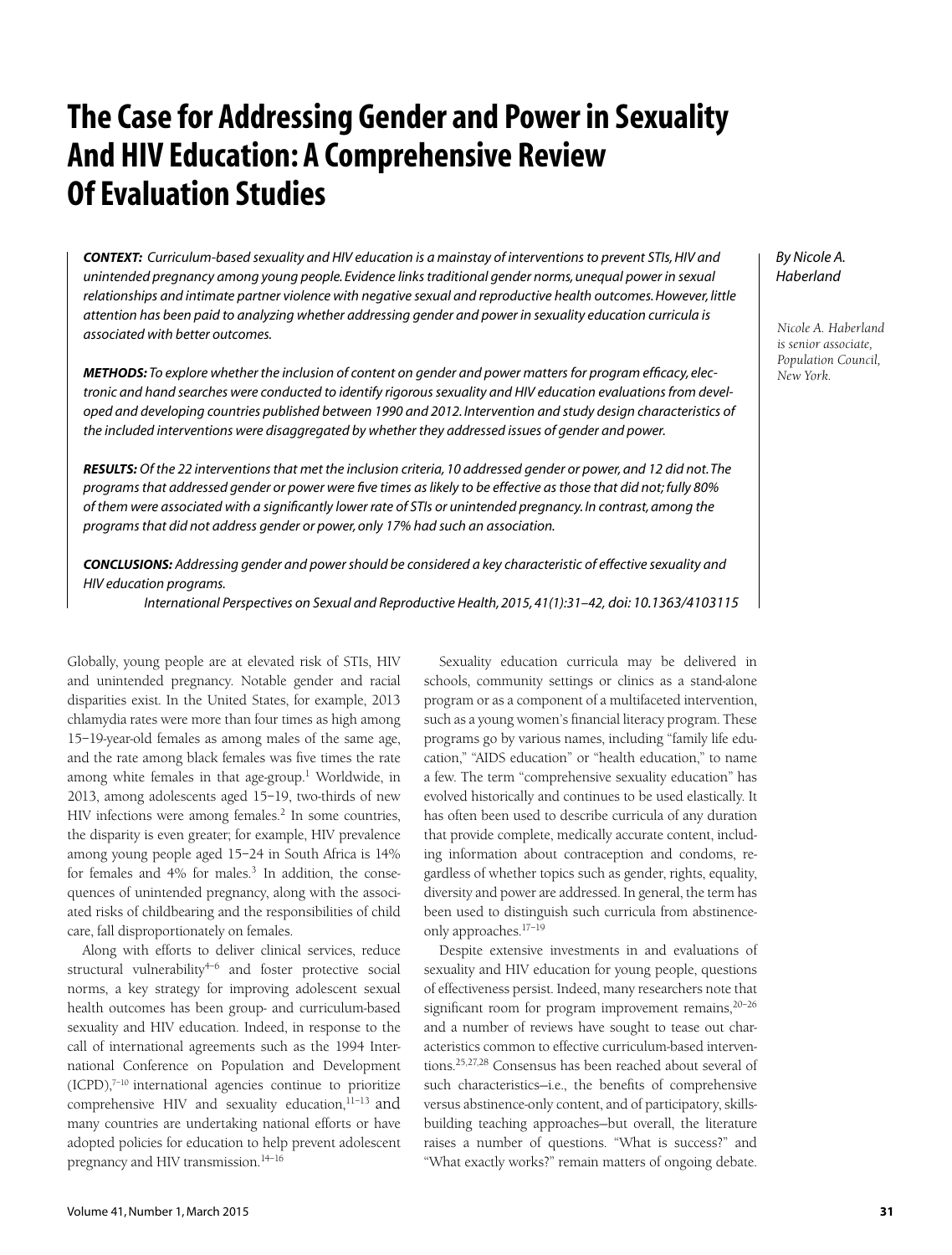At least two articles have critiqued some of the reviews on methodological grounds.26,29 Others noted that whether a program is deemed successful or not may depend on whether an evaluation measures a behavioral outcome or a biological or health variable. Because reported sexual behavior does not always correlate with health outcomes, and because of issues regarding reporting by intervention participants—such as the validity of self-reports of sexual behavior and the potential for social desirability bias—one review concluded that "trials with reported sexual behaviors as their outcome are insufficient."<sup>30(p. S11)</sup> Indeed, many reviews recommend the use of a higher bar, biological outcomes, as a more reliable, objective measure of program efficacy.20,22,27,30–34 Of course, tracking biological and health outcomes requires large sample sizes and substantial resources. Thus, the use of adolescents' self-reported sexual behavior change remains the only practical option for many studies. The results of such studies can still be instructive, but impact data are preferable for generating lessons about evidence-based programs and identifying key program characteristics.

In addition, researchers have noted the difficulty of identifying key characteristics that are consistent across studies.24,35 For example, Chin and colleagues found that no moderator variables—dosage (average number of program hours), setting (school or community), focus (HIV and STIs, pregnancy, or both), facilitator (adult, peer or both), number of components (single versus multiple) and targeting (tailoring of materials to participants)—were consistently associated with effectiveness or lack of effectiveness in their meta-analysis of 66 studies.<sup>17</sup> Johnson and colleagues, in their review, found that interventions were more successful when they delivered more intensive content—for example, through more sessions, more condom skills training or more motivational training—though they note that "finer grained analyses of intervention content may yield better explanation of efficacy."28(p. 82)

This point is well taken, as only characteristics that are looked for will be found and proven or disproven as consequential. In recent years, drawing largely from the ICPD, emerging evidence, and field experiences of feminist and nongovernmental organizations in developing countries, international agencies, donor programs and researchers have increasingly highlighted gender as a topic integral to comprehensive sexuality education.<sup>19,36-40</sup> Although this approach is gaining currency on the ground in some settings, meaningful attention to gender is still far from the norm.41,42 Programs have lagged in integrating a gender or power perspective into comprehensive sexuality education because there is a lack of clarity about what a gender or power perspective means, and especially, about how to implement such an approach clearly enough and with enough detail for both the educator and the learner. This article explores whether the inclusion of content focusing on gender and power matters for program efficacy and the ways in which effective curriculum-based programs have addressed gender and power.

# **Rationale**

A strong theoretical base supports attention to gender and power in comprehensive sexuality education. Connell's theory of gender and power, for example, provides a rich theoretical underpinning of the social structures that characterize the gendered relationship between males and females.<sup>43</sup> Wingood and DiClemente<sup>44</sup> have extended this theory, highlighting how economic factors, relationships of unequal power and gender norms manifest in exposures and risk factors that increase women's risk of HIV. Pulerwitz and colleagues<sup>45</sup> operationalized the concept by developing and validating the Sexual Relationship Power Scale, a tool used to measure relationship power in HIV and STI research.

In addition, a large body of empirical evidence indicates that gender and power matter for sexual and reproductive health behavior and outcomes. This evidence is consistent across three interrelated domains: gender norms (including masculinity, femininity and equality), power in sexual relationships, and intimate partner violence. Harmful gender norms have been correlated with a number of adverse sexual and reproductive health outcomes and risk behaviors, even after other variables have been controlled for. For example, studies have found that individuals who adhere to harmful gender attitudes are significantly less likely than those who do not to use contraceptives or condoms.<sup>46-51</sup> Also, compared with women and female adolescents' reports of more equitable relationships, reports of low power in sexual relationships have been independently correlated with negative sexual and reproductive health outcomes, including higher rates of STIs and HIV infection.<sup>52-54</sup> And women and female adolescents who have experienced intimate partner violence are significantly more likely than those who have not to have a host of adverse outcomes from low rates of condom use $55-57$  to higher rates of pregnancy<sup>58-61</sup> and STIs or HIV infection.<sup>52,54-56,62,63</sup>

Thus, a strong rationale exists for why attention to gender and power has the potential to improve the outcomes of curriculum-based sexuality and HIV education programs for young people. But does inclusion of these topics in a group- and curriculum-based context make a difference? We could identify no rigorous studies that examined the efficacy of sexuality education programs in terms of whether they included content on gender and power. The current review was undertaken to determine what existing evaluations of interventions for young people might suggest. Mindful of researchers' concerns regarding the strength of evidence for effectiveness and their recommendation to look at actual health outcomes (as opposed to self-reports of behavior change), the review included rigorous evaluations of group- and curriculum-based sexuality and HIV education that assessed health outcomes specifically, pregnancy, childbearing, HIV or other STIs to compare programs that included attention to gender and power with those that did not. This study also seeks to provide initial insight into which characteristics of gender and power programs appear to influence effectiveness.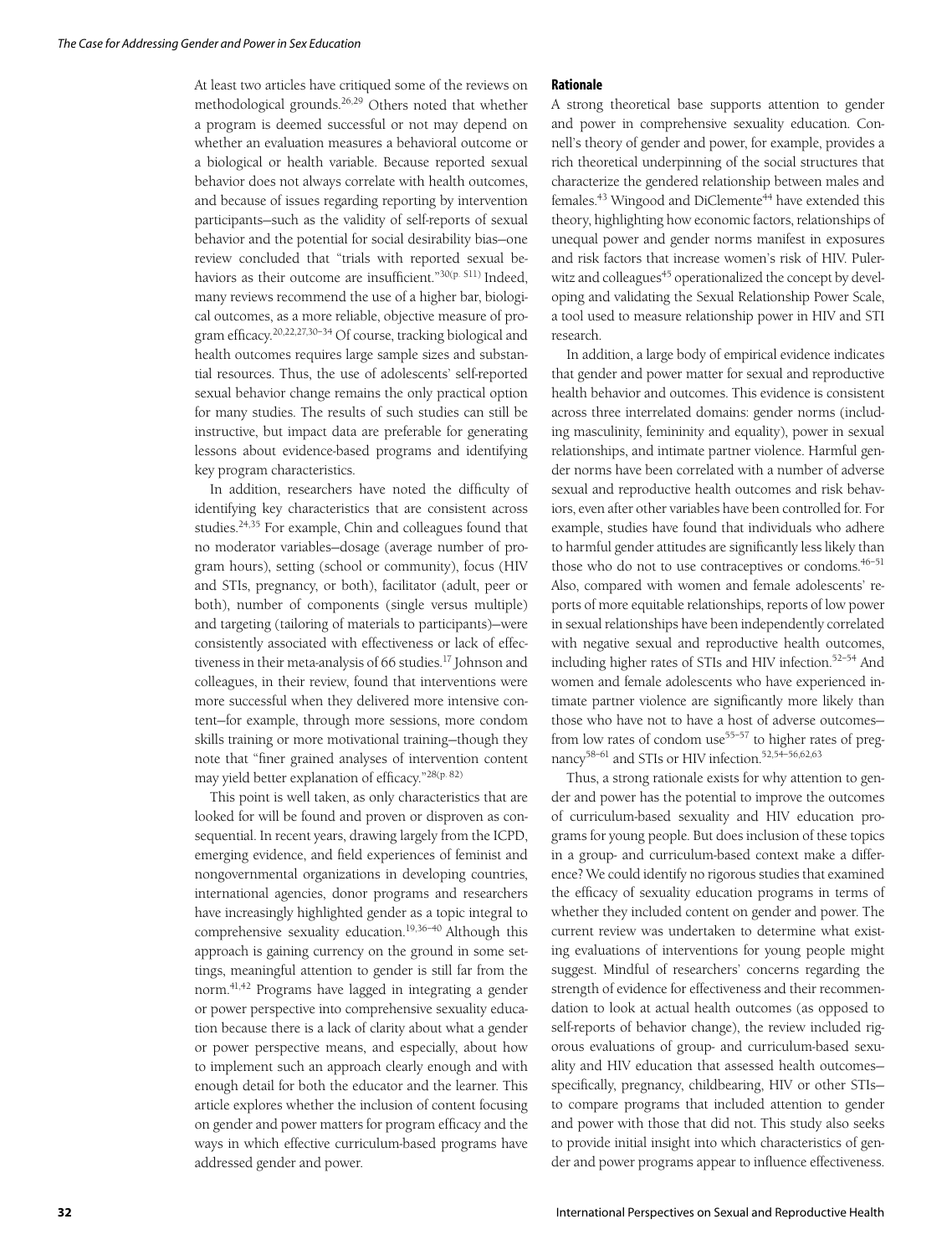## **METHODS**

The electronic databases searched were PubMed, ERIC, Cochrane Central Register of Controlled Trials and Eldis. The following search terms were used: "evaluation," "outcome," "impact" or "effect;" "program" or "intervention"; "HIV," "AIDS," "STI," "STD," "sexually transmitted infection," "sexually transmitted disease" or "pregnancy;" and "adolescent," "adolescence," "youth," "young people" or "teen." The reference sections in 36 reviews, meta-analyses and systematic reviews of interventions aiming to decrease sexual risk, including three Cochrane Reviews, were hand searched, as were the Centers for Disease Control and Prevention's Compendium of Evidence-Based HIV Prevention Interventions Web site and the Office of Adolescent Health's Teen Pregnancy Prevention Resource Center Web site $.17,20-25,28-36,64-83$ 

Studies were included if they were evaluations of behavior-change interventions to prevent HIV, STIs or unintended pregnancy that were group- and curriculumbased, or were multicomponent interventions in which one of the main components entailed participants meeting in a group and following a curriculum; exclusively or predominantly assessed effects on adolescents aged 19 or younger; were published between 1990 and 2012; used rigorous designs, such as randomized controlled trials or quasi-experimental studies that adjusted for baseline differences; had a minimum sample size of 100; and measured the effect of the intervention on health outcomes i.e., STIs, HIV, pregnancy or childbearing.

Programs of any length could be evaluated, and programs were not required to include all of the criteria that have been outlined in various standards for sexuality education, as long as they were not abstinence-only. The programs included in this review are typical of the diverse scope of non–abstinence-only programs that operate in much of the world.

Studies were excluded if they were conducted among special populations (such as drug users, men who have sex with men or commercial sex workers).

Criteria were established for classifying curricula as addressing gender—gender norms, gender equality, and harmful or biased practices and behavior driven by gender—and power inequalities in intimate relationships. Specifically, curricula had to go beyond the conventional content on resisting sexual advances (refusal skills) to include at least one explicit lesson, topic or activity covering an aspect of gender or power in sexual relationships—for example, how harmful notions of masculinity and femininity affect behaviors, are perpetuated and can be transformed; rights and coercion; gender inequality in society; unequal power in intimate relationships; fostering young women's empowerment; or gender and power dynamics of condom use.

The classification of an intervention as addressing gender and power was first determined by assessing the description provided in the primary article, and when available, related articles. If this was insufficient, the curric-

ulum or curriculum summaries were obtained; in some instances, the authors were contacted for details on program content. Notes describing the way that gender and power were addressed in the intervention were taken as needed. This content review was conducted by three researchers other than the author and was blind, i.e., information on the results of the program was not provided to the researchers.

Also, so that other potential influences on outcome could be considered, additional information was extracted about each program and study, including the study design, the theoretical basis and general description of the intervention, the duration of the intervention, and the pedagogical approach. The independent effect of each intervention on health outcomes—pregnancy, childbearing, HIV or STIs—was recorded separately.

## **RESULTS**

Of 8,230 citations identified, 7,614 were excluded after examination of the title. Of the remaining 616 citations, 316 were excluded after examination of the abstract, and 300 articles were reviewed in full. Twenty-seven articles (22 studies) met all inclusion criteria.<sup>84-110</sup> Of the 22 studies included in this review, 14 were conducted in the United States, 84,85,88-90,93,95-97,99,100,104,105,107 six in low- or middleincome countries<sup>86,91,92,94,101,108</sup> and two in high-income countries other than the United States.<sup>98,109</sup> Fifteen were randomized controlled trials, 84-86,88-91,93,94,96,98,100,101,105,109 and seven were longitudinal cohort studies with controls.92,95,97,99,104,107,108 Sample sizes ranged from 148105 to more than 9,000 participants.<sup>101</sup> Seven studies enrolled females only,85,89,90,93,99,104,105 15 included both females and males<sup>84, 86,88,91,92,94-98,100,101,107-109</sup> and none enrolled males only. Ten of the included studies were conducted in schools, <sup>84,88,91,92,95-98,107,109</sup> five in clinic settings, 89,90,93,104,105 four in community settings, 94,99,100,108 two in multiple settings<sup>86,101</sup> and one at a Marine recruit training base (Appendix Table 1).85

## **Program Efficacy**

About half of the programs (10) demonstrated significant decreases in pregnancy, 84,86,89,100 childbearing, 91 STIs,<sup>89,90,93,94,105</sup> or STIs and pregnancy combined;<sup>85</sup> just over half (12) failed to show a significant, independent effect on any of these outcomes.<sup>88,92,95-99,101,104,107-109</sup> Of the 10 effective programs, five enrolled both females and males.84,86,91,94,100 In one study, effects were the same for females and males (both sexes had a reduction in HSV-2 incidence, and the incidence of HIV infection and pregnancy involvement were unchanged for both).<sup>94</sup> Another study found differential effects by sex: decreased pregnancy among females, but no change in males' reports of causing a pregnancy.<sup>100</sup> In the remaining three studies, pregnancy or childbearing information was gathered or reported for females only, 84,86,91 although for one of these, a subsequent study found that the program's effect on reducing pregnancy did not differ for females and males.<sup>111</sup>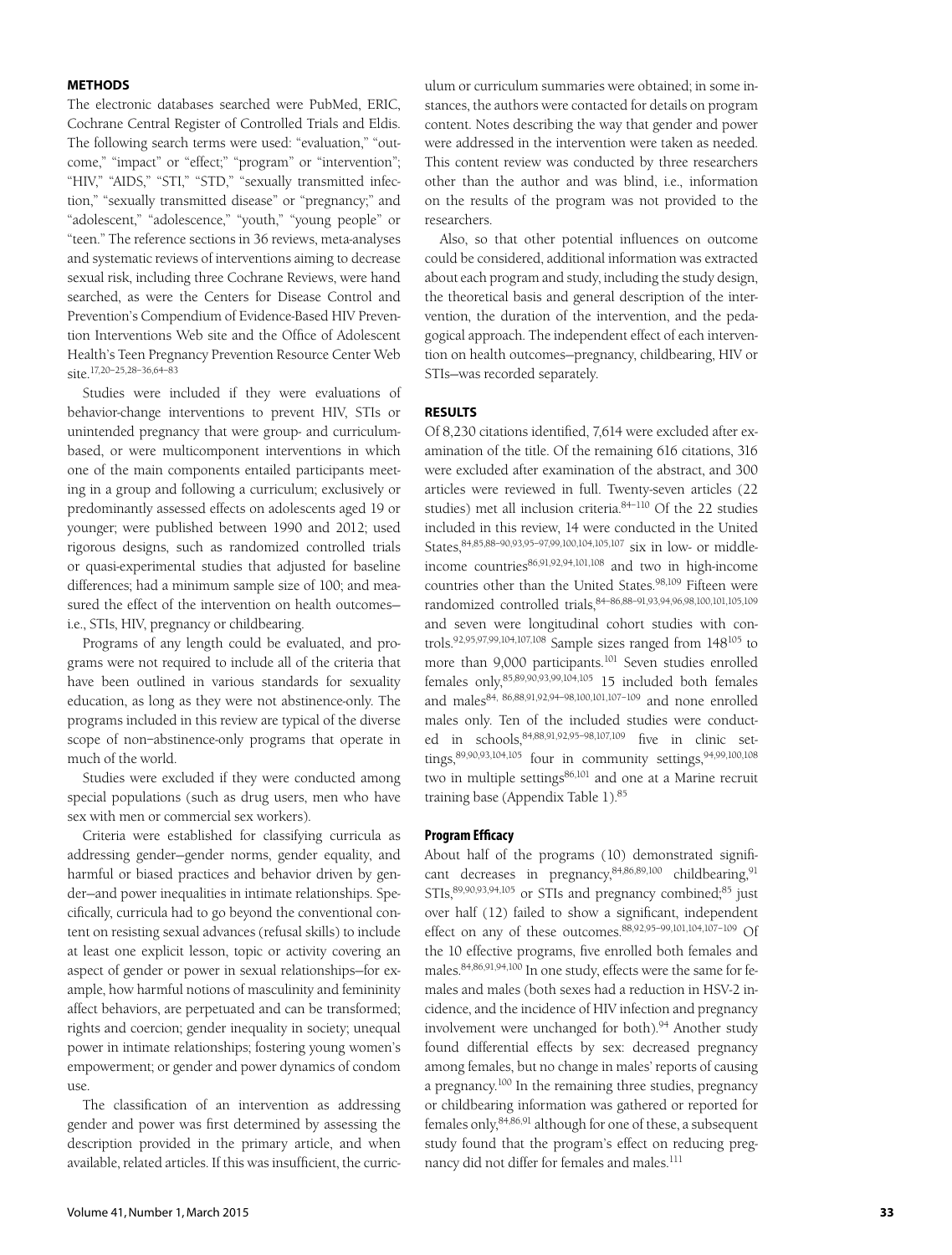Study and program dimensions that may help explain why some comprehensive sexuality education programs were effective and others were not are examined below. Characteristics of the research designs, different aspects of interventions, and finally the gender and power content of the curricula are examined.

## **Study Design and Efficacy**

All studies employed rigorous designs: randomized controlled trials or longitudinal cohort studies with controls. Two-thirds (10 out of 15) of the programs that were evaluated with a randomized controlled trial achieved significant reductions in pregnancy, 84,86,100 childbearing, 91 STIs,  $89,90,93,94,105$  or STIs and pregnancy combined.  $85$  None of the programs evaluated with a longitudinal cohort study with controls demonstrated a significant independent effect on any of these indicators.92,95,97,99,104,107,108

Sample size may affect the likelihood of detecting an effect. Six studies had sample sizes of between 100 and 500 participants, two (33%) of which showed significantly decreased pregnancy or STI rates<sup>100,105</sup> and four  $(67%)$  of which did not.<sup>92,97,99,104</sup> Of the six studies with sample sizes of between 501 and 1,000 adolescents, four  $(67%)$  decreased pregnancy or STI rates $84,89,90,93$  and two did not.88,95 Ten studies had more than 1,000 participants in their sample, with four (40%) demonstrating a significant decrease in pregnancy, childbearing, STIs, or STIs and pregnancy combined, 85,86,91,94 and six having no significant effect on these outcomes.<sup>96,98,101,107-109</sup> Thus, while programs in the smallest sample size category were least likely to report an impact on health outcomes, some programs evaluated under even this scenario showed decreased pregnancy or STI rates. Larger sample sizes did not guarantee detection of a significant effect—only half of the studies with more than 500 participants showed significant decreases in pregnancy, childbearing or STIs.

Postintervention follow-up was six months or less in five studies; one evaluation showed a significant decrease in pregnancy risk $84$  and four had no effect on pregnancy or STIs.92,104,107,108 Nine of the 17 studies (53%) that followed participants for one year or longer found significantly decreased rates of pregnancy, childbearing or STIs, 85,86,89-91,93,94,100,105 and eight of the 17 did not.88,95–99,101,109 For the outcomes examined, longer term follow-up (a year or more) appears more likely to detect a beneficial impact than follow-up at six months or less.

Eight of the studies were published in the 1990s, and 14 were published in 2000 or later. One of the eight studies from the 1990s showed significantly decreased pregnancy rates,<sup>84</sup> whereas the other seven studies had no effect on pregnancy or STI outcomes.92,95,96,98,99,104,107 Among the 14 studies published in 2000 or later, nine (64%) had an effect on childbearing, pregnancy, STIs, or pregnancy and STIs,85,86,89–91,93,94,100,105 and five did not.88,97,101,108,109 Programs evaluated more recently, i.e., 2000 or later, appear more likely to demonstrate beneficial health impacts than the earlier studies.

#### **Pedagogy, Theory, Duration and Efficacy**

As noted above, one program characteristic that has been fairly consistently correlated with effective programs is interactive, learner-centered and skills-based teaching approaches. Of the 22 programs, all but one explicitly described using interactive, participatory, learner-centered or critical thinking pedagogy. Thus, while good pedagogy may be a prerequisite for positive results, alone it is not what distinguished effective from ineffective programs.

Another characteristic cited as important for efficacy is that the program be based on a theory of behavior change (such as theory of reasoned action, health belief model, social cognitive theory, etc.) or have a clear model for how the program will lead to behavior change.<sup>79</sup> This characteristic had no explanatory power in this set of studies. Most—20 out of 22 programs—described their theory or model of behavior change. Of those that specified a theory of behavior change, half (10) significantly decreased pregnancy or  $STIs^{84-86,89-91,93,94,100,105}$  and half (10) did not.88,95–99,101,104,107,109 This finding is consistent with a recent review of HIV prevention programs for young people in Sub-Saharan Africa that found no difference in the effectiveness of programs that were based on theory and those that were not.<sup>112</sup>

Nor did intervention duration appear to differentiate effective from ineffective programs. Both sets of studies—programs that significantly decreased adverse health outcomes and programs that did not—comprised interventions with a similar range in duration: 1–2 single-session interventions, 5–8 of intermediate duration (2–17 sessions, totaling 5–50 hours), and three that ran for at least one school year.

### **Program Setting, Multiple Components and Efficacy**

Evaluations were conducted in multiple settings, including schools, clinics, community-based organizations, a Marine recruit training base or a mix of these. Out of the 10 evaluations conducted in schools, two (20%) found a significant independent reduction in pregnancy or childbearing,<sup>84,91</sup> and eight had no effect on pregnancy or STI outcomes.<sup>88,92,95–98,107,109</sup> Four out of five programs implemented in clinics (80%) significantly decreased STIs;<sup>89,90,93,105</sup> one of the clinic-based programs had no effect.<sup>104</sup> The four community-based programs were as likely to have had an effect on health outcomes as not: Two significantly reduced pregnancy or STI rates<sup>94,100</sup> and two did not.99,108 The program implemented in a Marine recruit training base significantly decreased pregnancy and STIs (as a combined variable). $85$  Of the two programs that were implemented in multiple settings, one had a significant, positive effect on pregnancy,<sup>86</sup> and the other had no effect on health outcomes.<sup>101</sup> Schools appeared to be more challenging settings, whereas clinic-based programs were more likely to have a significant effect.

Multicomponent interventions have been hypothesized to be more effective than single-component interventions. Of the 22 studies in this review, 14 were single-component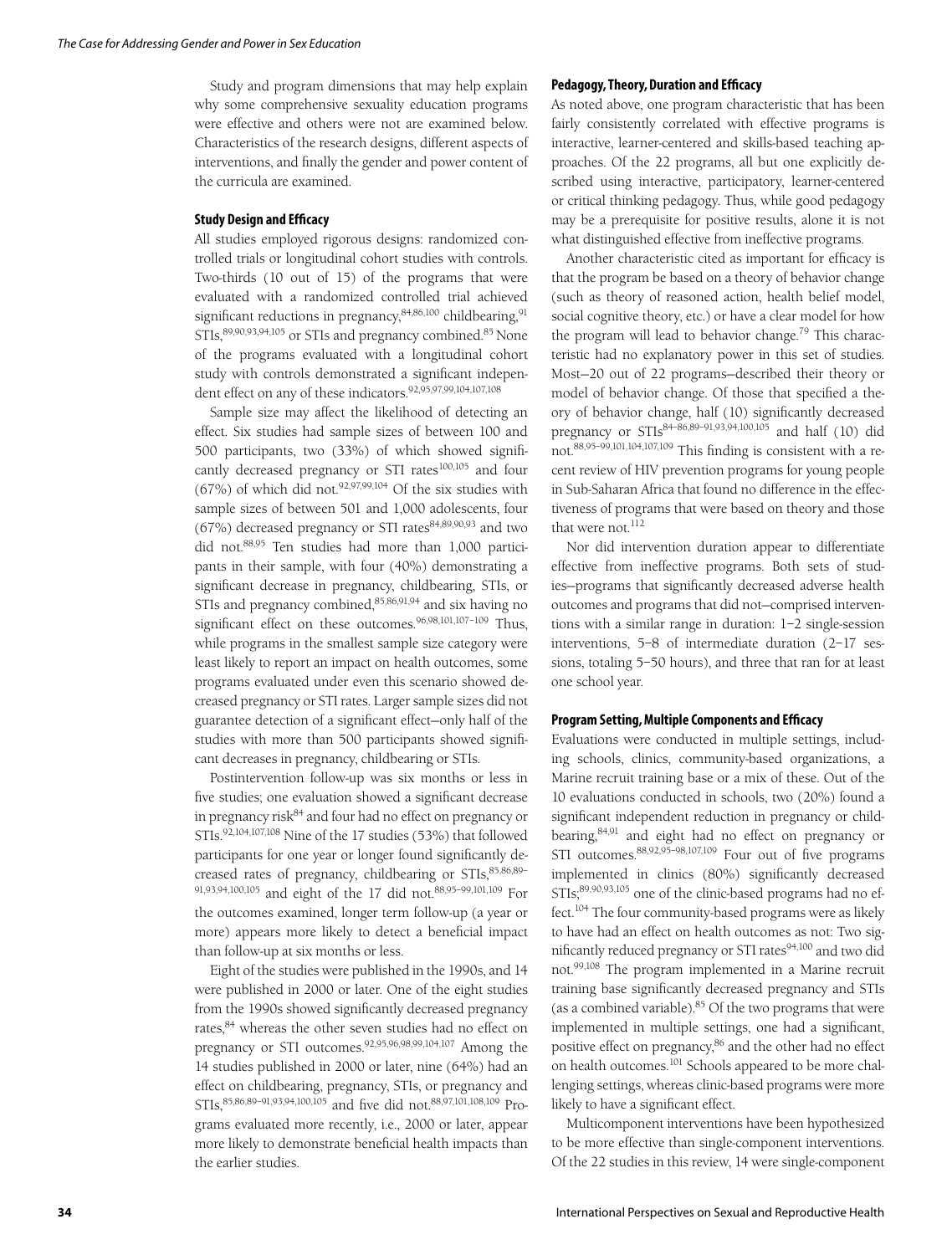sexuality education interventions. Eight were multicomponent, that is, they included at least one other type of program element, such as service learning,84,88 community awareness raising,86,101 health services or vouchers for services, 86,90,99-101,108 or activities or support in nonhealth areas (e.g., jobs, academics, art, sports), 99,100 in addition to curriculum-based sexuality education. Half (four out of eight) of the multicomponent interventions demonstrated a significant decrease in pregnancy or STI rates, 84,86,90,100 and almost half (six out of 14) of the single-component interventions demonstrated such an effect.85,89,91,93,94,105 This did not vary by type of component. For example, of the two programs that had a service-learning component in addition to group- and curriculum-based sexuality education, one had a significant reduction in pregnancy rates, 84 and the other had no effect on health outcomes.<sup>88</sup> Thus, as Chin and colleagues $^{17}$  found in their meta-analysis, multicomponent interventions were not found to be associated with a greater likelihood of effect than single-component interventions among these studies.

# **Gender and Power Content and Efficacy**

Disaggregating the evaluated programs by gender and power content found that 10 curricula included attention to issues of gender or power, 84,86,89-91,94,99-101,105 and 12 did not.85,88,92,93,95–98,104,107–109 The two groups of curricula those that included gender or power and those that did not—were similar in most other program aspects analyzed. Table 1 shows roughly similar breakdowns by location, female-only vs. mixed sex, sample size, last follow-up survey, whether participatory and learner-centered teaching methods were used, and whether the program was theory based. Dimensions in which programs that included attention to gender or power appeared to differ from other programs were setting, number of components and some study design aspects.

The inclusion of gender and power content exerted a powerful effect on program outcomes. Among the 10 programs that addressed gender and power, eight (80%) led to significant decreases (Table 2, page 36) in at least one of the health outcomes (pregnancy, childbearing or STIs).<sup>84,86,89-91,94,100,105</sup> In contrast, among the 12 programs that did not address gender and power, only two (17%) significantly reduced rates of pregnancy or STIs.<sup>85,93</sup>

## **Other Possible Factors**

Because study design characteristics and the setting of the intervention also may have led to a greater or lesser likelihood of detecting or leading to an impact, the question is whether the association between gender and power content and program efficacy still holds when considered in relation to these other characteristics.

As noted above, randomized controlled trials were far more likely to detect significant reductions in STIs, pregnancy or childbearing than were longitudinal cohort designs. If we look at the gender and power content of only the 15 programs evaluated with a randomized controlled

#### *TABLE 1. Characteristics of studies assessing effects of curriculum-based sexuality and HIV education interventions, by gender and power content, 1990–2012*

| Characteristic                                    | All<br>$(N=22)$ | Gender<br>and power<br>content<br>$(N=10)$ | No gender<br>or power<br>content<br>$(N=12)$ |
|---------------------------------------------------|-----------------|--------------------------------------------|----------------------------------------------|
| Location                                          |                 |                                            |                                              |
| Low- or middle-income country                     | 6               | 4                                          | 2                                            |
| <b>United States</b>                              | 14              | 6                                          | 8                                            |
| Other high-income country                         | $\overline{2}$  | $\Omega$                                   | $\overline{2}$                               |
| <b>Setting</b>                                    |                 |                                            |                                              |
| School                                            | 10              | $\overline{2}$                             | 8                                            |
| Clinic                                            | 5               | 3                                          | $\overline{2}$                               |
| Community                                         | 4               | 3                                          | 1                                            |
|                                                   | $\overline{2}$  | $\overline{2}$                             | 0                                            |
| Multiple                                          |                 |                                            |                                              |
| Other                                             | 1               | 0                                          | 1                                            |
| Participants' sex                                 |                 |                                            |                                              |
| Female only                                       | 7               | 4                                          | 3                                            |
| Mixed                                             | 15              | 6                                          | 9                                            |
| <b>Study design</b>                               |                 |                                            |                                              |
| Randomized controlled trial                       | 15              | 9                                          | 6                                            |
| Longitudinal cohort study                         |                 |                                            |                                              |
| with control                                      | 7               | 1                                          | 6                                            |
| Sample size                                       |                 |                                            |                                              |
| 100-500                                           | 6               | 3                                          | 3                                            |
| $501 - 1,000$                                     | 6               | 3                                          | 3                                            |
|                                                   | 10              | 4                                          | 6                                            |
| >1,000                                            |                 |                                            |                                              |
| Last follow-up survey                             |                 |                                            |                                              |
| $\leq$ 6 mos.                                     | 5               | 1                                          | 4                                            |
| $\geq$ 12 mos.                                    | 17              | 9                                          | 8                                            |
| <b>Publication year</b>                           |                 |                                            |                                              |
| 1990s                                             | 8               | 2                                          | 6                                            |
| 2000 or later                                     | 14              | 8                                          | 6                                            |
| Used participatory, learner-centered approach     |                 |                                            |                                              |
| Yes                                               | 21              | 10                                         | 11                                           |
| No/not specified                                  | 1               | 0                                          | 1                                            |
| Based on theory/explicit model of behavior change |                 |                                            |                                              |
| Yes                                               | 20              | 10                                         | 10                                           |
|                                                   |                 | $\Omega$                                   |                                              |
| No/not specified                                  | 2               |                                            | 2                                            |
| <b>Components</b>                                 |                 |                                            |                                              |
| Single                                            | 14              | 4                                          | 10                                           |
| Multiple                                          | 8               | 6                                          | 2                                            |

trial design, 89% (8 out of 9) of the programs that addressed gender or power had a beneficial effect, compared with 33% (2 out of 6) of those that did not (Figure 1, page 37). Larger sample size also tended to help detect an effect. Yet if only the 16 evaluations with sample sizes of greater than 500 are considered, 86% (6 out of 7) of the programs with a gender and power component led to significant reductions in STIs or pregnancy, compared with 11% (1 out of 9) without such a component. A similar pattern is found for length of follow-up: Of the 17 studies that had a postintervention follow-up of one year or longer, 78% (7 out of 9) of the programs that addressed gender or power reduced adverse health outcomes, compared with 25% (2 out of 8) of those that did not. And, when only the 14 studies published since 2000 were considered, 88% (7 out of 8) of the programs that addressed gender or power were found to be effective in decreasing STIs or pregnancy, com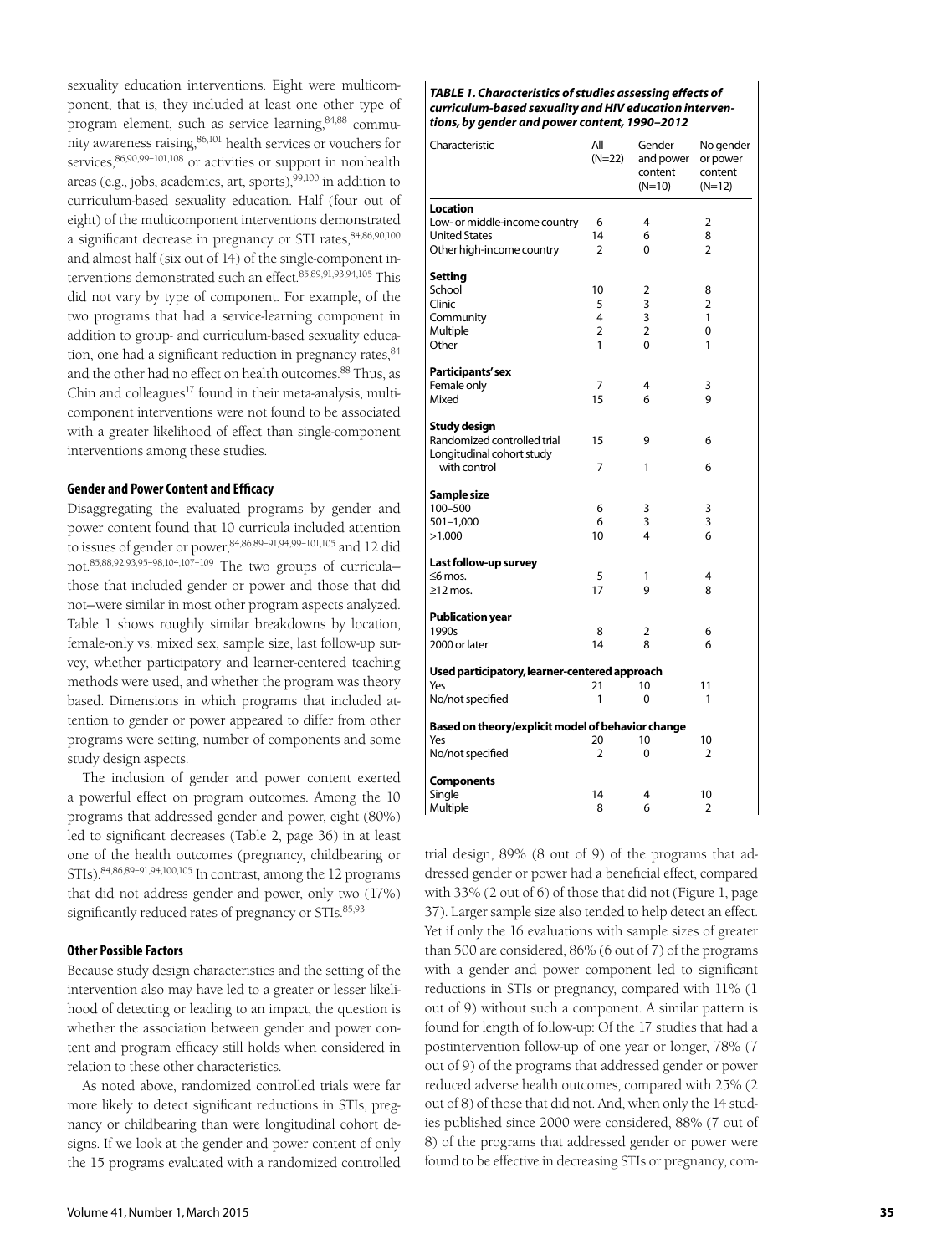pared with 33% (2 out of 6) of programs that did not.

In terms of setting, only two of 10 school-based programs brought about a significant decrease in pregnancy, childbearing or STIs. These were also the only two schoolbased programs that addressed gender or power. Clinicbased programs were far more likely to reduce adverse health outcomes than programs implemented in other settings, with four out of five clinic-based programs proving effective. All three clinic-based programs that addressed gender or power had a positive effect, whereas only one of the other two programs had an effect.

Overall, gender or power content remains a consistently important characteristic of effective programs, even when other variables are considered.

## **Are These Results Due to Chance?**

Another question that arises is whether the results of this gender analysis could reflect chance. Indeed, a critique<sup>26</sup> that has been made of lists of "programs that work" is that programs demonstrating just a single, positive effect—which may indicate that a result was achieved by chance—are typically classified as "evidence-based, effective" programs. To examine whether the findings regarding the importance of addressing gender and power may have been due to chance, the evaluations categorized as effective were examined for evidence of other positive effects, such as increased reports of condom use, decreased number of partners, improved self-efficacy and reductions in intimate partner violence. Among the eight programs that addressed gender and power and demonstrated significant decreases in pregnancy or STIs, all eight also found significant, independent beneficial effects on reported behavior, attitudes, or other desirable health or social out-

comes. Most reported several additional positive effects. In contrast, of the two programs that did not address gender or power that found a significant effect on any health outcome (i.e., decreases in STIs, pregnancy, or STIs and pregnancy as a combined outcome), only one of them also had positive effects on reported behaviors, knowledge and self-efficacy;<sup>93</sup> the other program had no effect on any selfreported risk behavior (multiple partners, casual partners or inconsistent condom use).85 Nine out of 10 programs that found reductions in pregnancies or STIs also demonstrated decreases in other risk factors, and it is thus highly unlikely that their effect on health outcomes was by chance. The one "effective" program that considered STIs and pregnancy as a combined outcome but did not show a decline in other risk behaviors did not address gender or power.

#### **How Do Successful Programs Approach Gender and Power?**

Finally, this review sought to identify the specific qualities of a gender and power program that may contribute to positive results. Despite the small number of programs, some common characteristics emerged. In addition to the interactive and learner-centered pedagogical approaches noted above, these elements included:

*•Explicit attention to gender or power in relationships.*  This approach includes providing teachers with specific content, activities and vocabulary to explore gender stereotypes and power inequalities in intimate relationships. Some also provide explicit instructions for handling subtle, and not so subtle, sexual or homophobic harassment. A notable contrast is the SHARE program.<sup>109</sup> Although the authors of the study thoughtfully consider how power and gender norms relate to sexual behavior,<sup>113,114</sup> the curricu-

| Study                                                                                       | Intervention                                       | Setting                            | Gender or<br>power<br>included? | Positive effect<br>on health<br>outcome? |
|---------------------------------------------------------------------------------------------|----------------------------------------------------|------------------------------------|---------------------------------|------------------------------------------|
| Boyer et al. <sup>85</sup>                                                                  | <b>FOCUS</b>                                       | Marine recruit training base       | No                              | Yes                                      |
| Coyle et al. <sup>88</sup>                                                                  | All4You!                                           | School                             | <b>No</b>                       | No                                       |
| Fawole et al. <sup>92</sup>                                                                 | Comprehensive health education                     | School                             | No                              | No                                       |
| Jemmott et al. <sup>93</sup>                                                                | <b>Sisters Saving Sisters</b>                      | Adolescent medicine clinic         | No                              | Yes                                      |
| Kirby et al. <sup>95</sup>                                                                  | Reducing the Risk                                  | School                             | No                              | No                                       |
| Kirby et al. <sup>96</sup>                                                                  | Project SNAPP                                      | School                             | No                              | No                                       |
| Lieberman et al.97                                                                          | <b>IMPPACT</b>                                     | School                             | No                              | No                                       |
| Mitchell-DiCenso et al. <sup>98</sup>                                                       | McMaster Teen Program                              | School                             | No                              | No                                       |
| Smith, Weinman and Parrilli <sup>104</sup>                                                  | Condom motivation education                        | Teen health clinic                 | <b>No</b>                       | No                                       |
| Walter and Vaughan <sup>107</sup>                                                           | AIDS prevention curriculum                         | School                             | No                              | No                                       |
| Wang et al. <sup>108</sup>                                                                  | Comprehensive sex education                        | Community                          | No;                             | No                                       |
| Wight et al.; <sup>109</sup> Henderson et al. <sup>110</sup>                                | <b>SHARE</b>                                       | School                             | No                              | No                                       |
| Allen et al. <sup>84</sup>                                                                  | Teen Outreach Program                              | School                             | Yes                             | Yes                                      |
| Cowan et al.; <sup>86</sup> Cowan et al. <sup>87</sup>                                      | Regai Dzive Shiri                                  | School, community, health services | Yes                             | Yes                                      |
| DiClemente et al. <sup>89</sup>                                                             | <b>SIHLE</b>                                       | Community health agency            | Yes                             | Yes                                      |
| DiClemente et al. <sup>90</sup>                                                             | <b>HORIZONS</b>                                    | Clinic                             | Yes                             | Yes                                      |
| Dupas <sup>91</sup>                                                                         | Relative Risk Information Campaign                 | School                             | Yes                             | Yes                                      |
| Jewkes et al. <sup>94</sup>                                                                 | <b>Stepping Stones</b>                             | Community                          | Yes                             | Yes                                      |
| Nicholson and Postrado <sup>99</sup>                                                        | Girls Inc. Preventing Adolescent Pregnancy Program | Community-based organization       | Yes                             | <b>No</b>                                |
| Philliber et al. <sup>100</sup>                                                             | Children's Aid Society-Carrera Program             | Community-based youth agency       | Yes                             | Yes                                      |
| Ross et al. <sup>101</sup> (also Obasi et al.; <sup>102</sup> Doyle et al. <sup>103</sup> ) | MEMA kwa Vijana                                    | School, community, health services | Yes                             | No                                       |
| Thurman et al. <sup>105</sup> (also Shain et al. <sup>106</sup> )                           | Project SAFE                                       | Public health clinic               | Yes                             | Yes                                      |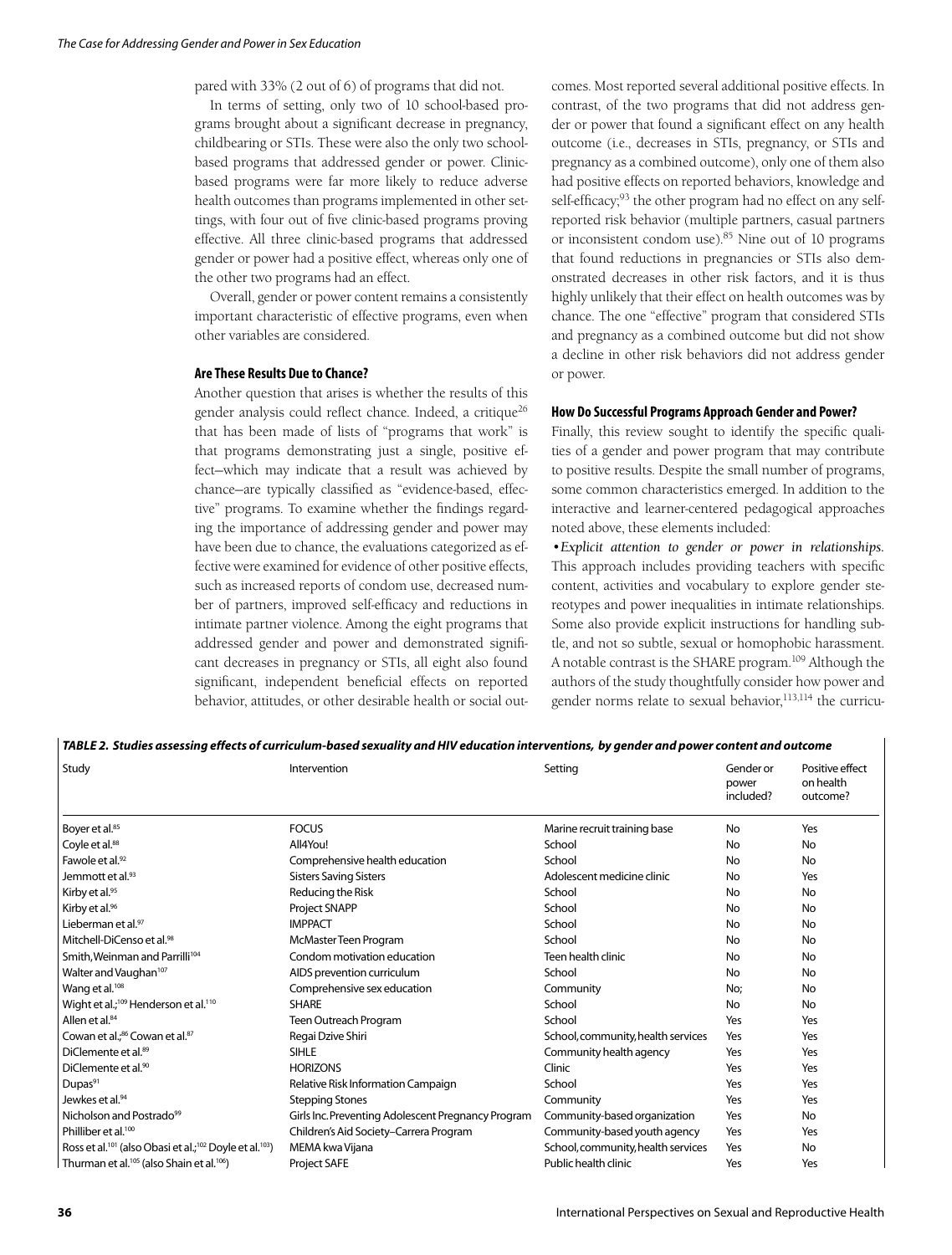lum itself does not provide explicit activities or tools for teachers to engage learners in these topics. The evaluation found no effect on pregnancy or on reported behaviors.

*•Fostering critical thinking about how gender norms or power manifest and operate.* Depending on the local context, this element may include critically examining and analyzing images of females in visual media and music, 89,90,100 harmful practices such as early marriage,  $94$  power disparities in relationships caused by economic or age differences, $91,94$  or how some of the differences in the ways males and females express their sexuality are the result of gender stereotypes.84

*•Fostering personal reflection.* Participants are given opportunities to reflect on how the contextual factors of gender and power relate to their own life, sexual relationships or health. The Teen Outreach Program, for example, asks participants to think about how messages about gender affect their relationships, sexual and otherwise.<sup>84</sup> SIHLE, HORIZONS, Stepping Stones, the Children's Aid Society– Carrera program and Project Safe explore how power operates in relationships and why it makes it difficult to protect one's health.89,90,94,100,105 The ways programs foster such reflection varies. Some use personal writing exercises, another asks participants to think about their own current and past relationships while playing a game about relationship types and situations, and others provide short case studies and facilitate discussions about how power inequality and gendered sexual scripts influence condom use. Many programs also address sexual coercion and intimate partner violence.84,89,90,94 In contrast, MEMA kwa Vijana's multiyear curriculum, which did not decrease STIs or pregnancy, has a single session on gender but focuses on the equal abilities of males and females, rather than taking the next step to help participants reflect on how gender norms and stereotypes affect relationships, power, sexual and reproductive health, or HIV. Indeed, in a process evaluation of the program and reflection on barriers to and facilitators of change, the authors conclude that the intervention did not sufficiently address systemic social or structural factors, including gender.<sup>115</sup>

*•Valuing oneself and recognizing one's own power.* Acknowledging one's power to effect change in one's own life, relationship or community is another consistently recurring theme in the successful gender and power programs. For example, the Teen Outreach Program engages participants in community service,  $84$  and the Children's Aid Society-Carrera program is undergirded by a belief in participants' "pure potential."100 Some programs for females aim to foster gender pride.<sup>89,90,105</sup> Many emphasize young women's power, strength, self-respect and agency.89–91,94,105 In settings where racialized social structures may affect one's sense of self-worth, some programs interweave gender pride with ethnic or racial pride. For example, in the United States, SIHLE fosters young women's pride in being black and female, and includes reading and analyzing poetry by famous black female writers.89

These qualities—addressing gender and power explic-

*FIGURE 1. Percentage of effective programs that addressed gender and power versus percentage of effective programs that did not, by selected characteristics*



itly, using participatory and learner-centered teaching approaches, fostering both critical thinking and personal reflection about how these concepts affect one's own life and relationships, and valuing one's own potential as an individual and as a change agent—overlap and reinforce each other, helping learners to apply the content to their own sexual and reproductive lives.

## **DISCUSSION**

The nearly opposite outcomes of programs that address gender and power and programs that do not is striking. This finding is consistent with theory, as well as with the body of evidence that links gender, power and intimate partner violence with sexual and reproductive health outcomes, including HIV. It echoes the increasingly frequent call to address the multiple contextual factors that shape adolescent sexual behavior.<sup>30,66,67,116,117</sup> Indeed, reviews of adolescent sexual risk reduction programs in South Africa by Harrison and colleagues looked beyond individuallevel pathways and concluded that addressing contextual factors such as gender and poverty was important for success.22 Findings are also consistent with reviews of more diverse program types—i.e., reviews that included different kinds of interventions, not just those that were focused on adolescents and were group- and curriculum-based. These reviews have found that programs that address gender or power have positive effects on sexual and reproductive health—including knowledge, attitudes, reported behavior change and health outcomes.<sup>118,119</sup>

A main limitation of this review, as with all reviews, is the possibility of missing eligible studies. While resources precluded perusal of additional databases such as Psyc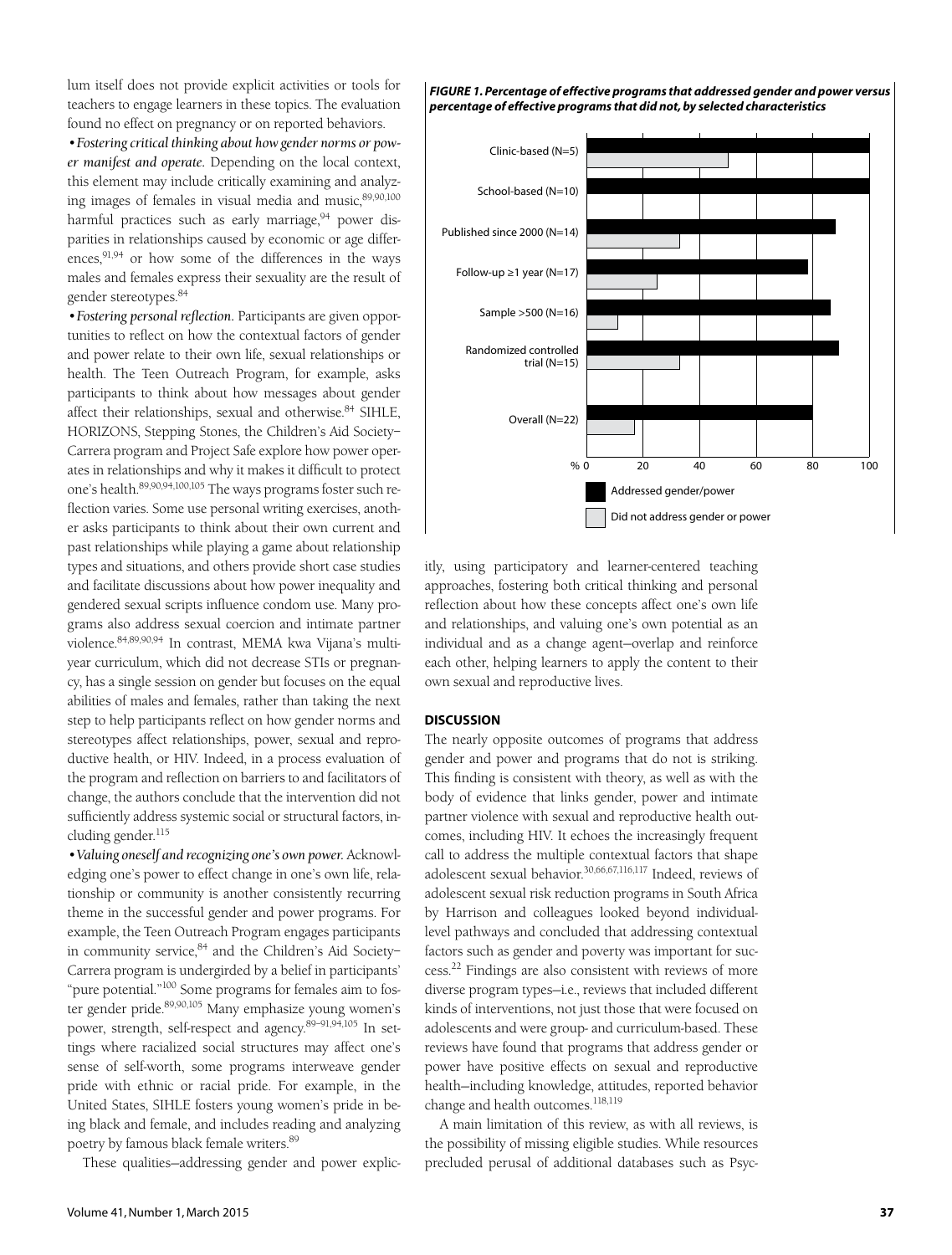INFO and CINAHL, multiple databases were searched thoroughly and the references from 36 reviews and metaanalyses (most of which were themselves the product of broad searches) were hand searched. It is therefore likely that most, if not all, eligible studies were identified. Several other common limitations to systematic reviews were addressed: By setting a high bar for the measurement of effectiveness—the achievement of positive health outcomes—this review avoids the pitfall regarding the reliability of self-reported attitudes and behavior change. The drawback to ensuring a sample of studies with more reliable results, however, is that using a higher bar may in some way have biased the types of interventions included. Possible explanatory variables such as program duration, study design, pedagogical approach or inclusion of additional program components do not seem to be confounding the effects observed. Finally, the possibility of including chance findings was reduced by examining effects on the range of indicators that evaluations measured.

This review provides strong evidence that content on gender and power in intimate relationships should be considered a key characteristic of effective sexuality and HIV education. Many of the programs that addressed gender and power and significantly reduced pregnancy and STIs shared the following elements: They addressed gender and power explicitly, used participatory and learner-centered teaching approaches, facilitated critical thinking about gender and power in participants' society, fostered personal reflection about how these concepts affect one's own life and relationships, and helped participants value their own potential as individuals and as change agents.

Rigorous impact evaluations that compare models with and without a strong gender and power approach and a control would of course further add to this discussion. However, until such a body of work emerges, the theory, the antecedent evidence and the evaluation evidence reviewed here, all of which point to the import of gender and power, provide a powerful and persuasive argument for a shift toward programs that place attention on gender and power—or what may be termed an "empowerment" approach to sexuality education.120

There are also implications for research. This review strongly concurs with the recommendations of others to use biological outcomes as a measure of efficacy when applicable and feasible, and to provide greater detail in reporting of interventions and control conditions.20,22,27,30–34 To advance further understanding of the potential impact for young people of sexuality and HIV education that addresses gender and power, a wider range of indicators must be included in evaluation studies. These include explanatory and outcome variables that measure gender attitudes, agency, power in relationships, critical thinking skills, intimate partner violence, advocacy or civic participation, school environment and safety, schooling outcomes, and school connectedness. Doing so will allow us to better understand the pathways through which an intervention operates, as well as expand the vision for what sexuality and HIV education can help achieve. Specifically, it can increase the chances that young people will have relationships characterized by equality, respect and nonviolence, and incur the benefits that such characteristics bring for a host of other outcomes.

#### **REFERENCES**

**1.** Centers for Disease Control and Prevention, *Sexually Transmitted Disease Surveillance 2013,* Atlanta, GA, USA: U.S. Department of Health and Human Services, 2014.

**2.** Joint United Nations Programme on HIV/AIDS (UNAIDS), *All In #EndAdolescentAIDS,* Geneva: UNAIDS, 2015, <http://www.unaids. org/sites/default/files/media\_asset/20150217\_ALL\_IN\_brochure. pdf>, accessed Feb. 19, 2015.

**3.** UNAIDS, *Global Report: UNAIDS Report on the Global AIDS Epidemic 2013,* Geneva: UNAIDS, 2013.

**4.** Erulkar AS and Muthengi E, Evaluation of Berhane Hewan: a program to delay child marriage in rural Ethiopia, *International Perspectives on Sexual and Reproductive Health,* 2009, 35(1):6–14.

**5.** Pronyk PM et al., Effect of a structural intervention for the prevention of intimate-partner violence and HIV in rural South Africa: a cluster randomised trial, *Lancet,* 2006, 368(9551):1973–1983.

**6.** Baird SJ et al., Effect of a cash transfer programme for schooling on prevalence of HIV and herpes simplex type 2 in Malawi: a cluster randomised trial, *Lancet,* 2012, 379(9823):1320–1329.

**7.** United Nations (UN), *Report of the International Conference on Population and Development,* New York: UN, 1995.

**8.** UN, Fourth World Conference on Women, *Beijing Declaration and Platform for Action,* 1995, <http://www.un.org/womenwatch/daw/ beijing/platform>, accessed Aug. 11, 2014.

**9.** UN Commission on Population and Development, Resolution 2009/1 (para 7) E/CN.9/2009/5, <http://www.un.org/en/ development/desa/population/commission/ pdf/42/CPD42\_ Res2009-1.pdf>, accessed Feb. 22, 2014.

**10.** UN Commission on Population and Development, Resolution 2012/1 Adolescents and youth (para 26) E/CN.9/2012/8, <http://www.un.org/en/development/desa/population/pdf/ commission/2012/country/Agenda%20item%208/Decisions%20 and%20resolution/Resolution%202012\_1\_Adolescents%20and%20 Youth.pdf>, accessed Feb. 22, 2014.

**11.** United Nations Population Fund (UNFPA), *UNFPA Framework for Action on Adolescents & Youth: Opening Doors with Young People: 4 Keys,* New York: UNFPA, 2007.

**12.** UNAIDS, *Getting to Zero: 2011–2015 UNAIDS Strategy*, Geneva: UNAIDS, 2010.

**13.** United Nations Educational, Scientific and Cultural Organization (UNESCO), *UNESCO's Strategy for HIV and AIDS,* Paris: UNESCO, 2011.

**14.** U.S. Department of Health and Human Services, Office of Adolescent Health, Teen pregnancy prevention, <http://www.hhs. gov/ash/oah/oah-initiatives/teen\_pregnancy/about/>, accessed Sept. 16, 2014.

**15.** Republic of Namibia, *National Strategic Framework for HIV and AIDS Response in Namibia 2010/11–2015/16*, Windhoek, Namibia: Solitaire Press, 2010.

**16.** UNESCO Bangkok, *Review of Policies and Strategies to Implement and Scale Up Sexuality Education in Asia and the Pacific,* Bangkok: UNESCO Bangkok, 2012.

**17.** Chin HB et al., The effectiveness of group-based comprehensive risk-reduction and abstinence education interventions to prevent or reduce the risk of adolescent pregnancy, human immunodeficiency virus and sexually transmitted infections: two systematic reviews for the Guide to Community Preventive Services, *American Journal of Preventive Medicine,* 2012, 42(3):272–294.

**18.** Fonner VA et al., School based sex education and HIV prevention in low- and middle-income countries: a systematic review and meta-analysis, *PLoS ONE,* 2014, doi: 10.1371/journal.pone.0089692, accessed Sept. 18, 2014.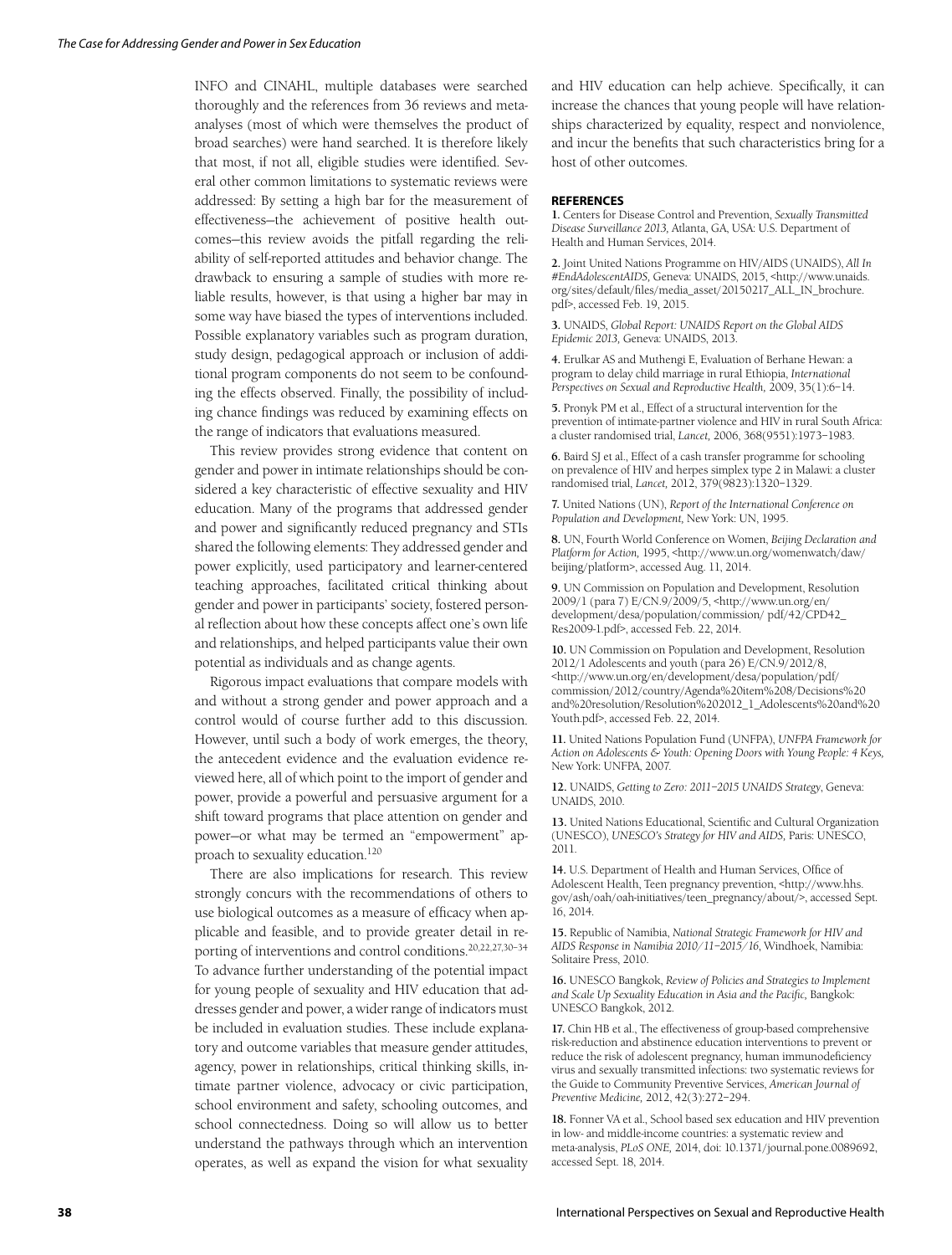**19.** World Health Organization and Federal Centre for Health Education (BZgA), *Standards for Sexuality Education in Europe: A Framework for Policy Makers, Educational and Health Authorities and Specialists,* Cologne, Germany: BZgA, 2010, <http://www.bzga-whocc. de/pdf.php?id=061a863a0fdf28218e4fe9e1b3f463b3>, accessed Dec. 15, 2014.

**20.** Sales JM, Milhausen RR and DiClemente RJ, A decade in review: building on the experiences of past adolescent STI/HIV interventions to optimise future prevention efforts, *Sexually Transmitted Infections,* 2006, 82(6):431–436.

**21.** DiClemente RJ and Crosby RA, Preventing sexually transmitted infections among adolescents: 'the glass is half full,' *Current Opinion in Infectious Diseases,* 2006, 19(1):39–43.

**22.** Harrison A et al., HIV prevention for South African youth: which interventions work? A systematic review of current evidence, *BMC Public Health,* 2010, doi: 10.1186/1471-2458-10-102, accessed Nov. 9, 2010.

**23.** Blank L et al., Systematic review and narrative synthesis of the effectiveness of contraceptive service interventions for young people, delivered in educational settings, *Journal of Pediatric and Adolescent Gynecology,* 2010, 23(6):341–351.

**24.** Robin L et al., Behavioral interventions to reduce incidence of HIV, STD and pregnancy among adolescents: a decade in review, *Journal of Adolescent Health,* 2004, 34(1):3–26.

**25.** Oringanje C et al., Interventions for preventing unintended pregnancies among adolescents, *Cochrane Database of Systematic Reviews,* 2009, Issue 4, No. CD005215.

**26.** Constantine NA, Intervention effectiveness research in adolescent health psychology: methodological issues and strategies, in: O'Donohue WT, Benuto LT and Woodward Tolle L, eds., *Handbook of Adolescent Health Psychology,* New York: Springer, 2013, pp. 295–322.

**27.** Kirby DB, Laris BA and Rolleri LA, Sex and HIV education programs: their impact on sexual behaviors of young people throughout the world, *Journal of Adolescent Health,* 2007, 40(3):206– 217.

**28.** Johnson BT et al., Interventions to reduce sexual risk for human immunodeficiency virus in adolescents: a meta-analysis of trials, 1985–2008, *Archives of Pediatrics & Adolescent Medicine,* 2011, 165(1):77–84.

**29.** Jukes M, Simmons S and Bundy D, Education and vulnerability: the role of schools in protecting young women and girls from HIV in southern Africa, *AIDS,* 2008, 22(Suppl. 4):S41–S56.

**30.** Ross DA, Behavioural interventions to reduce HIV risk: what works? *AIDS,* 2010, 24(Suppl. 4):S4–S14.

**31.** Magnussen L et al., Interventions to prevent HIV/AIDS among adolescents in less developed countries: are they effective? *International Journal of Adolescent Medicine and Health,* 2004, 16(4):303–323.

**32.** Michielsen K et al., Effectiveness of HIV prevention for youth in sub-Saharan Africa: systematic review and meta-analysis of randomized and nonrandomized trials, *AIDS,* 2010, 24(8):1193– 1202.

**33.** Underhill K, Operario D and Montgomery P, Systematic review of abstinence-plus HIV prevention programs in high-income countries, *PLoS Medicine,* 2007, doi: 10.1371/journal.pmed.0040275, accessed Feb. 16, 2012.

**34.** Napierala Mavedzenge SM, Doyle AM and Ross DA, HIV prevention in young people in sub-Saharan Africa: a systematic review, *Journal of Adolescent Health,* 2011, 49(6):568–586.

**35.** Mullen PD et al., Meta-analysis of the effects of behavioral HIV prevention interventions on the sexual risk behavior of sexually experienced adolescents in controlled studies in the United States, *Journal of Acquired Immune Deficiency Syndromes,* 2002, 30(Suppl. 1):S94–S105.

**36.** UNESCO, *International Technical Guidance on Sexuality Education, Volume I: The Rationale for Sexuality Education,* Paris: UNESCO, 2009.

**37.** Rogow D and Haberland N, Sexuality and relationships education: toward a social studies approach, *Sex Education,* 2005, 5(4):333–344.

**38.** Braeken D et al., *IPPF Framework for Comprehensive Sexuality Education,* London: International Planned Parenthood Foundation, 2010.

**39.** UNFPA, *UNFPA Operational Guidance for Comprehensive Sexuality Education: A Focus on Human Rights and Gender,* New York: UNFPA, 2014.

**40.** UNFPA, *Comprehensive Sexuality Education: Advancing Human Rights, Gender Equality and Improved Sexual and Reproductive Health,*  Bogotá, Colombia: UNFPA, 2010.

**41.** Haberland N and Rogow D, Sexuality education: emerging trends in evidence and practice, *Journal of Adolescent Health,* 2015, 56(Suppl. 1):S15–S21.

**42.** Herat J et al., Missing the target: using standardised assessment tools to identify gaps and strengths in sexuality education programmes in West and Central Africa, paper presented at the 20th International AIDS Conference, Melbourne, Australia, July 20–25, 2014.

**43.** Connell RW, *Gender and Power: Society, the Person and Sexual Politics,* Stanford, CA, USA: Stanford University Press, 1987.

**44.** Wingood GM and DiClemente RJ, Application of the theory of gender and power to examine HIV-related exposures, risk factors and effective interventions for women, *Health Education & Behavior,* 2000, 27(5):539–565.

**45.** Pulerwitz J, Gortmaker SL and DeJong W, Measuring sexual relationship power in HIV/STD research, *Sex Roles,* 2000, 42(7/8):637–660.

**46.** Zambrana RE et al., Latinas and HIV/AIDS risk factors: implications for harm reduction strategies, *American Journal of Public Health,* 2004, 94(7):1152–1158.

**47.** Impett EA, Schooler D and Tolman DL, To be seen and not heard: femininity ideology and adolescent girls' sexual health, *Archives of Sexual Behavior,* 2006, 35(2):131–144.

**48.** Tang CS, Wong CY and Lee AM, Gender-related psychosocial and cultural factors associated with condom use among Chinese married women, *AIDS Education and Prevention,* 2001, 13(4):329–342.

**49.** Karim AM et al., Reproductive health risk and protective factors among unmarried youth in Ghana, *International Family Planning Perspectives,* 2003, 29(1):14–24.

**50.** Pleck JH, Sonenstein FL and Ku LC, Masculinity ideology: its impact on adolescent males' heterosexual relationships, *Journal of Social Issues,* 1993, 49(3):11–29.

**51.** Santana MC et al., Masculine gender roles associated with increased sexual risk and intimate partner violence perpetration among young adult men, *Journal of Urban Health*, 2006, 83(4):575– 585.

**52.** Dunkle KL et al., Gender-based violence, relationship power and risk of HIV infection in women attending antenatal clinics in South Africa, *Lancet,* 2004, 363(9419):1415–1421.

**53.** Raiford JL, Seth P and DiClemente RJ, What girls won't do for love: human immunodeficiency virus/sexually transmitted infections risk among young African-American women driven by a relationship imperative, *Journal of Adolescent Health,* 2013, 52(5):566–571.

**54.** Jewkes RK et al., Intimate partner violence, relationship power inequity and incidence of HIV infection in young women in South Africa: a cohort study, *Lancet,* 2010, 376(9734):41–48.

**55.** Hess KL et al., Intimate partner violence and sexually transmitted infections among young adult women, *Sexually Transmitted Diseases,* 2012, 39(5):366–371.

**56.** Seth P et al., Intimate partner violence and other partner-related factors: correlates of sexually transmissible infections and risky sexual behaviours among young adult African American women, *Sexual Health,* 2010, 7(1):25–30.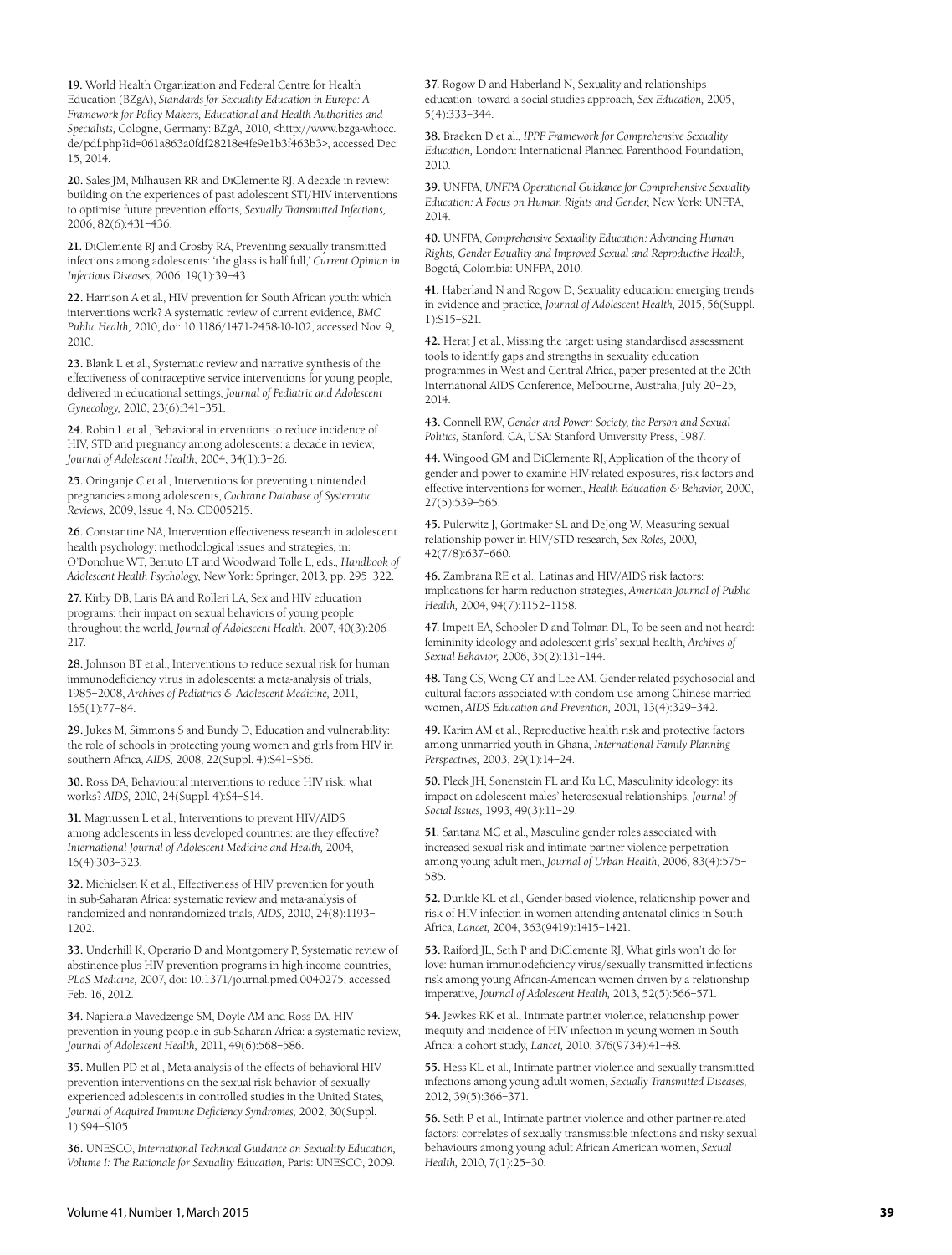**57.** Wingood GM et al., Dating violence and the sexual health of black adolescent females, *Pediatrics,* 2001, doi: 10.1542/peds.107.5.e72, accessed June 2, 2010.

**58.** Miller E et al., Pregnancy coercion, intimate partner violence and unintended pregnancy, *Contraception,* 2010, 81(4):316–322.

**59.** Silverman JG et al., Dating violence against adolescent girls and associated substance use, unhealthy weight control, sexual risk behavior, pregnancy and suicidality, *Journal of the American Medical Association,* 2001, 286(5):572–579.

**60.** Zakar R et al., Intimate partner violence and its association with women's reproductive health in Pakistan, *International Journal of Gynaecology & Obstetrics,* 2012, 117(1):10–14.

**61.** Pallitto CC et al., Intimate partner violence, abortion, and unintended pregnancy: results from the WHO Multi-country Study on Women's Health and Domestic Violence, *International Journal of Gynaecology & Obstetrics,* 2013, 120(1):3–9.

**62.** Silverman JG et al., Intimate partner violence and HIV infection among married Indian women, *Journal of the American Medical Association,* 2008, 300(6):703–710.

**63.** Kouyoumdjian FG et al., Intimate partner violence is associated with incident HIV infection in women in Uganda, *AIDS,* 2013, 27(8):1331–1338.

**64.** Paul-Ebhohimhen VA, Poobalan A and van Teijlingen ER, A systematic review of school-based sexual health interventions to prevent STI/HIV in sub-Saharan Africa, *BMC Public Health,* 2008, doi: 10.1186/1471-2458-8-4, accessed Nov. 6, 2008.

**65.** Underhill K, Operario D and Montgomery P, Abstinence-only programs for HIV infection prevention in high-income countries, *Cochrane Database of Systematic Reviews,* 2007, Issue 4, No. CD005421.

**66.** McCoy SI, Kangwende RA and Padian NS, Behavior change interventions to prevent HIV infection among women living in low and middle income countries: a systematic review, *AIDS and Behavior,* 2010, 14(3):469–482.

**67.** Cowan F and Pettifor A, HIV in adolescents in sub-Saharan Africa, *Current Opinion in HIV and AIDS,* 2009, 4(4):288–293.

**68.** Mize SJ et al., Meta-analysis of the effectiveness of HIV prevention interventions for women, *AIDS Care,* 2002, 14(2):163–180.

**69.** Logan TK, Cole J and Leukefeld C, Women, sex and HIV: social and contextual factors, meta-analysis of published interventions, and implications for practice and research, *Psychological Bulletin,* 2002, 128(6):851–885.

**70.** DiClemente RJ et al., Psychosocial predictors of HIV-associated sexual behaviors and the efficacy of prevention interventions in adolescents at-risk for HIV infection: what works and what doesn't work? *Psychosomatic Medicine,* 2008, 70(5):598–605.

**71.** Albarracín D et al., A test of major assumptions about behavior change: a comprehensive look at the effects of passive and active HIV-prevention interventions since the beginning of the epidemic, *Psychological Bulletin,* 2005, 131(6):856–897.

**72.** Scott-Sheldon LAJ et al., Efficacy of behavioral interventions to increase condom use and reduce sexually transmitted infections: a meta-analysis, 1991 to 2010, *Journal of Acquired Immune Deficiency Syndromes,* 2011, 58(5):489–498.

**73.** Darbes L et al., The efficacy of behavioral interventions in reducing HIV risk behaviors and incident sexually transmitted diseases in heterosexual African Americans, *AIDS,* 2008, 22(10):1177– 1194.

**74.** Bennett SE and Assefi NP, School-based teenage pregnancy prevention programs: a systematic review of randomized controlled trials, *Journal of Adolescent Health,* 2005, 36(1):72–81.

**75.** Tan JY et al., A meta-analysis of the efficacy of HIV/AIDS prevention interventions in Asia, 1995–2009, *Social Science & Medicine,* 2012, 75(4):676–687.

**76.** Eaton LA et al., Meta-analysis of single-session behavioral interventions to prevent sexually transmitted infections: implications for bundling prevention packages, *American Journal of Public Health,*

2012, doi: 10.2105/AJPH.2012.300968, accessed Jan. 17, 2013.

**77.** Maticka-Tyndale E and Barnett JP, Peer-led interventions to reduce HIV risk of youth: a review, *Evaluation and Program Planning,* 2010, 33(2):98–112.

**78.** Lopez LM et al., Theory-based interventions for contraception, *Cochrane Database of Systematic Reviews,* 2011, Issue 3, No. CD007249.

**79.** Lopez LM et al., Theory-based strategies for improving contraceptive use: a systematic review, *Contraception,* 2009, 79(6):411–417.

**80.** Crepaz N et al., The efficacy of HIV/STI behavioral interventions for African American females in the United States: a meta-analysis, *American Journal of Public Health,* 2009, 99(11):2069–2078.

**81.** Kirby D, *The Impact of Sex Education on the Sexual Behaviour of Young People,* New York: United Nations Department of Economic and Social Affairs, Population Division, 2011.

**82.** Cardoza VJ et al., Sexual health behavior interventions for U.S. Latino adolescents: a systematic review of the literature, *Journal of Pediatric and Adolescent Gynecology,* 2012, 25(2):136–149.

**83.** Goesling B et al., Programs to reduce teen pregnancy, sexually transmitted infections and associated sexual risk behaviors: a systematic review, *Journal of Adolescent Health,* 2014, 54(5):499–507.

**84.** Allen JP et al., Preventing teen pregnancy and academic failure: experimental evaluation of a developmentally based approach, *Child Development,* 1997, 68(4):729–742.

**85.** Boyer CB et al., Evaluation of a cognitive-behavioral, group, randomized controlled intervention trial to prevent sexually transmitted infections and unintended pregnancies in young women, *Preventive Medicine,* 2005, 40(4):420–431.

**86.** Cowan FM et al., The Regai Dzive Shiri project: results of a randomized trial of an HIV prevention intervention for youth, *AIDS,* 2010, 24(16):2541–2552.

**87.** Cowan FM et al., The Regai Dzive Shiri Project: a cluster randomised controlled trial to determine the effectiveness of a multi-component community-based HIV prevention intervention for rural youth in Zimbabwe—study design and baseline results, *Tropical Medicine & International Health,* 2008, 13(10):1235–1244.

**88.** Coyle KK et al., All4You! A randomized trial of an HIV, other STDs and pregnancy prevention intervention for alternative school students, *AIDS Education and Prevention,* 2006, 18(3):187–203.

**89.** DiClemente RJ et al., Efficacy of an HIV prevention intervention for African American adolescent girls: a randomized controlled trial, *Journal of the American Medical Association,* 2004, 292(2):171–179.

**90.** DiClemente RJ et al., Efficacy of sexually transmitted disease/ human immunodeficiency virus sexual risk-reduction intervention for African American adolescent females seeking sexual health services: a randomized controlled trial, *Archives of Pediatrics & Adolescent Medicine,* 2009, 163(12):1112–1121.

**91.** Dupas P, Do teenagers respond to HIV risk information? Evidence from a field experiment in Kenya, *American Economic Journal: Applied Economics,* 2011, 3(1):1–34.

**92.** Fawole IO et al., A school-based AIDS education programme for secondary school students in Nigeria: a review of effectiveness, *Health Education Research,* 1999, 14(5):675–683.

**93.** Jemmott JB III et al., HIV/STD risk reduction interventions for African American and Latino adolescent girls at an adolescent medicine clinic: a randomized controlled trial, *Archives of Pediatrics & Adolescent Medicine,* 2005, 159(5):440–449.

**94.** Jewkes R et al., Impact of Stepping Stones on incidence of HIV and HSV-2 and sexual behaviour in rural South Africa: cluster randomised controlled trial, *BMJ,* 2008, doi: 10.1136/bmj.a506, accessed Oct. 15, 2008.

**95.** Kirby D et al., Reducing the risk: impact of a new curriculum on sexual risk-taking, *Family Planning Perspectives,* 1991, 23(6):253–263.

**96.** Kirby D et al., An impact evaluation of project SNAPP: an AIDS and pregnancy prevention middle school program, *AIDS Education and Prevention*, 1997, 9(Suppl.1):44–61.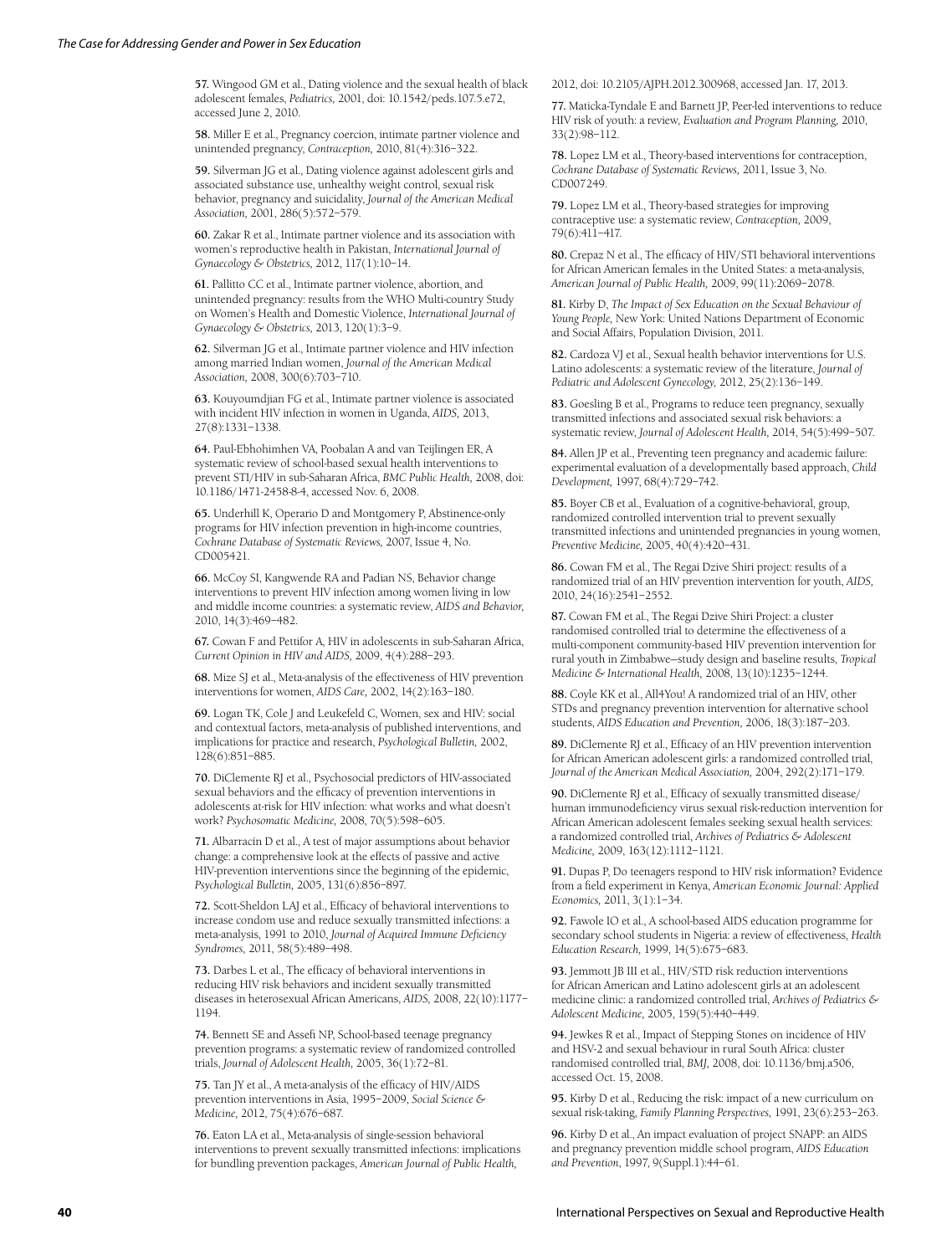**97.** Lieberman LD et al., Long-term outcomes of an abstinence-based, small-group pregnancy prevention program in New York City schools, *Family Planning Perspectives,* 2000, 32(5):237–245.

**98.** Mitchell-DiCenso A et al., Evaluation of an educational program to prevent adolescent pregnancy, *Health Education & Behavior,* 1997, 24(3):300–312.

**99.** Nicholson HJ and Postrado LT, A comprehensive age-phased approach: Girls Incorporated, in: Miller BC et al., eds., *Preventing Adolescent Pregnancy: Model Programs and Evaluations,* Newbury Park, CA: Sage Publications, 1992, pp. 110–138.

**100.** Philliber S et al., Preventing pregnancy and improving health care access among teenagers: an evaluation of the Children's Aid Society–Carrera program, *Perspectives on Sexual and Reproductive Health,* 2002, 34(5):244–251.

**101.** Ross DA et al., Biological and behavioural impact of an adolescent sexual health intervention in Tanzania: a communityrandomized trial, *AIDS,* 2007, 21(14):1943–1955.

**102.** Obasi AI et al., Rationale and design of the MEMA kwa Vijana adolescent sexual and reproductive health intervention in Mwanza Region, Tanzania, *AIDS Care,* 2006, 18(4):311–322.

**103.** Doyle AM et al., Long-term biological and behavioural impact of an adolescent sexual health intervention in Tanzania: followup survey of the community-based MEMA kwa Vijana Trial, *PLoS Medicine,* 2010, doi: 10.1371/journal.pmed.1000287, accessed June 23, 2010.

**104.** Smith PB, Weinman ML and Parrilli J, The role of condom motivation education in the reduction of new and reinfection rates of sexually transmitted diseases among inner-city female adolescents, *Patient Education and Counseling,* 1997, 31(1):77–81.

**105.** Thurman AR et al., Preventing recurrent sexually transmitted diseases in minority adolescents: a randomized controlled trial, *Obstetrics & Gynecology,* 2008, 111(6):1417–1425.

**106.** Shain RN et al., A randomized, controlled trial of a behavioral intervention to prevent sexually transmitted disease among minority women, *New England Journal of Medicine,* 1999, 340(2):93–100.

**107.** Walter HJ and Vaughan RD, AIDS risk reduction among a multiethnic sample of urban high school students, *Journal of the American Medical Association,* 1993, 270(6):725–730.

**108.** Wang B et al., The potential of comprehensive sex education in China: findings from suburban Shanghai, *International Family Planning Perspectives,* 2005, 31(2):63–72.

**109.** Wight D et al., Limits of teacher delivered sex education: interim behavioural outcomes from randomised trial, *BMJ,* 2002, <http:// www.ncbi.nlm.nih.gov/pmc/articles/PMC115856/>, accessed Jan. 19, 2011.

**110.** Henderson M et al., Impact of a theoretically based sex education programme (SHARE) delivered by teachers on NHS registered conceptions and terminations: final results of a cluster randomised trial, *BMJ,* 2007, doi: 10.1136/bmj.39014.503692.55, accessed Jan. 19, 2011.

**111.** Allen JP and Philliber S, Who benefits most from a broadly targeted prevention program? Differential efficacy across populations in the teen outreach program, *Journal of Community Psychology,* 2001, 29(6):637–655.

**112.** Michielsen K et al., Nothing as practical as a good theory? The theoretical basis of HIV prevention interventions for young people in sub-Saharan Africa: a systematic review, *AIDS Research and Treatment,* 2012, doi: 10.1155/2012/345327, accessed Sept. 22, 2014.

**113.** Wight D, Abraham C and Scott S, Towards a psycho-social theoretical framework for sexual health promotion, *Health Education Research,* 1998, 13(3):317–330.

**114.** Wight D and Abraham C, From psycho-social theory to sustainable classroom practice: developing a research-based teacherdelivered sex education programme, *Health Education Research,* 2000, 15(1):25–38.

**115.** Wight D, Plummer M and Ross D, The need to promote behaviour change at the cultural level: one factor explaining the limited impact of the MEMA kwa Vijana adolescent sexual health intervention in rural Tanzania. A process evaluation, *BMC Public Health,* 2012, doi: 10.1186/1471-2458-12-788, accessed Oct. 3, 2013.

**116.** Coates TJ, Richter L and Caceres C, Behavioural strategies to reduce HIV transmission: how to make them work better, *Lancet,* 2008, 372(9639):669–684.

**117.** DiClemente RJ, Salazar LF and Crosby RA, A review of STD/ HIV preventive interventions for adolescents: sustaining effects using an ecological approach, *Journal of Pediatric Psychology,* 2007, 32(8):888–906.

**118.** Rottach E, Schuler SR and Hardee K, *Gender Perspectives Improve Reproductive Health Outcomes: New Evidence,* Washington, DC: Population Reference Bureau, 2009.

**119.** Blanc AK, The effect of power in sexual relationships on sexual and reproductive health: an examination of the evidence, *Studies in Family Planning,* 2001, 32(3):189–213.

**120.** Rogow D et al., Integrating gender and rights into sexuality education: field reports on using It's All One, *Reproductive Health Matters,* 2013, 21(41):154–166.

# **RESUMEN**

**Contexto:** *La educación en sexualidad y VIH fundamentada en un currículo es un soporte esencial de las intervenciones para prevenir las ITS, el VIH y los embarazos no planeados entre la gente joven. La evidencia vincula las normas tradicionales de género, la desigualdad de poder en las relaciones sexuales y la violencia de pareja íntima con resultados negativos en materia de salud sexual y reproductiva. Sin embargo, se ha dado poca atención al análisis de si el abordaje del género y del poder en los currículos de educación en sexualidad está asociado con mejores resultados.*

**Métodos:** *Con el fin de explorar si la inclusión de contenido relativo al género y al poder tiene importancia para la eficacia de los programas, se llevaron a cabo sondeos electrónicos y manuales para identificar evaluaciones rigurosas de educación en sexualidad y VIH provenientes de países desarrollados y en desarrollo, publicadas entre 1990 y 2012. Se desagregaron las características de las intervenciones y del diseño de los estudios de las intervenciones analizadas tomando en cuenta si abordaban o no aspectos de género y poder.*

**Resultados:** *De las 22 intervenciones que cumplieron con los criterios de inclusión en el estudio, 10 abordaron los temas de género o poder y 12 no lo hicieron. Los programas que abordaron el género o el poder, tuvieron cinco veces más probabilidades de ser efectivos en comparación con aquellos que no lo hicieron; 80% de estos programas se asociaron con una tasa significativamente menor de ITS o embarazo no planeado. En contraste, entre los programas que no abordaron el género ni el poder, solamente 17% tuvieron dicha asociación.* 

**Conclusiones:** *El abordaje del género y del poder debe ser considerado como una característica clave de los programas efectivos de educación en sexualidad y VIH.*

## **RÉSUMÉ**

**Contexte:** *L'éducation à la sexualité et VIH dans le cadre du programme scolaire est un pilier des interventions de prévention des IST, du VIH et de la grossesse non planifiée parmi les jeunes. Le lien n'est plus à établir entre les normes de genre traditionnelles, le pouvoir inégal dans les relations sexuelles et la vio-*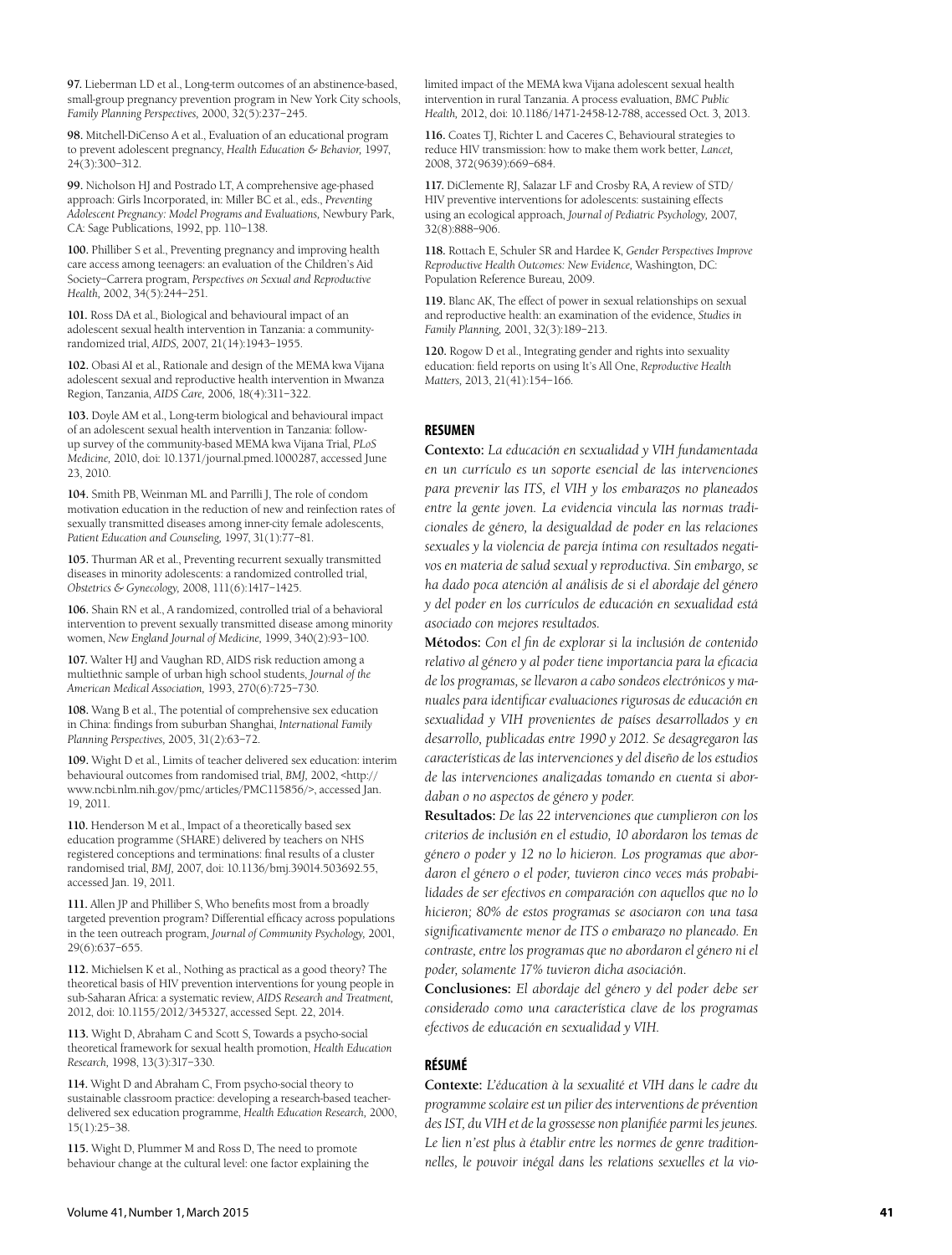*lence aux mains d'un partenaire intime, d'une part, et, d'autre part, les issues de santé sexuelle et reproductive négatives. La question de savoir si la discussion du genre et du pouvoir dans les programmes scolaires d'éducation à la sexualité est associée à de meilleurs résultats n'a cependant guère été analysée.* 

**Méthodes:** *Pour déterminer si l'inclusion de contenu sur le genre et le pouvoir importe à l'efficacité programmatique, des recherches électroniques et manuelles ont été effectuées afin d'identifier les évaluations rigoureuses de l'éducation à la sexualité et VIH publiées dans le monde industrialisé et en développement entre 1990 et 2012. Les caractéristiques d'intervention et du plan d'étude des interventions incluses ont été désagrégées suivant qu'elles couvraient ou non les questions de genre et de pouvoir.*

**Résultats:** *Des 22 interventions conformes aux critères d'inclusion, 10 abordaient le genre et le pouvoir et 12, non. Les programmes des premières se sont révélés cinq fois plus effi-*

*caces que ceux des secondes: non moins de 80% d'entre eux sont associés à un taux d'IST ou de grossesses non planifiées significativement inférieur. En revanche, parmi les programmes omettant les questions de genre ou de pouvoir, 17% seulement présentent une telle association.*

**Conclusions:** *Les questions de genre et de pouvoir doivent être considérées parmi les caractéristiques essentielles d'efficacité des programmes d'éducation à la sexualité et VIH.*

#### **Acknowledgments**

*The author is grateful to Debbie Rogow for her valuable comments and her input into the conceptualization of this study. The author also thanks Cecilia Choi, Michelle Skaer and Eleanor Timreck for their research assistance. This research was made possible by grants from the Ford Foundation and The John D. and Catherine T. MacArthur Foundation.*

**Author contact:** *nhaberland@popcouncil.org*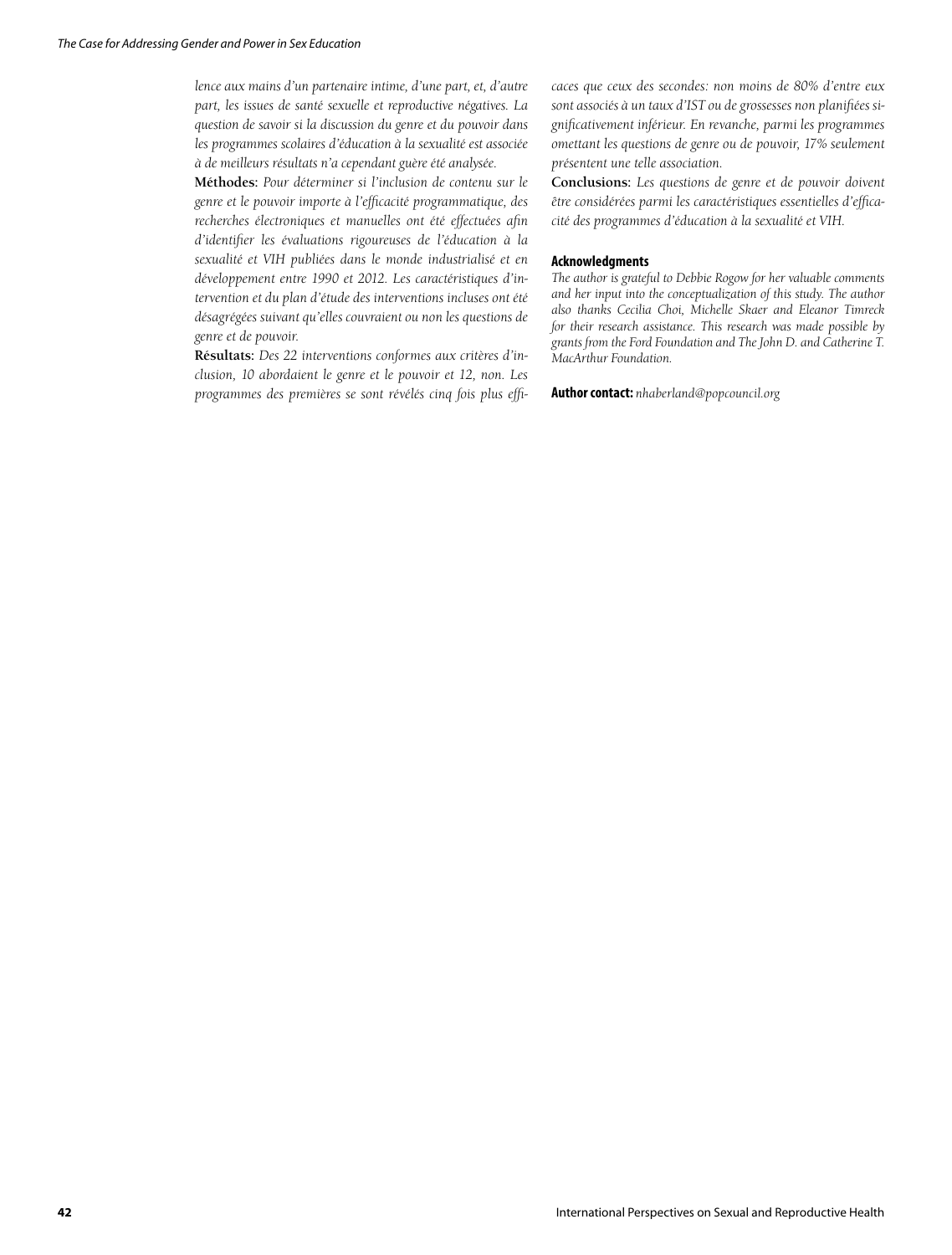# *APPENDIX TABLE 1. Summary of included studies*

| Study                                                           | Setting                                                                                      | Intervention name<br>and description                                                                                                                                                                                                                                                                      | Study design and<br>sample size                                                                                                                                           | Population                                                                                                                | <b>Theories</b>                                                                                                                                                    | Used participa-<br>tory, learner-<br>centered<br>approach?                                                           | Gender<br>or<br>power<br>included? | Duration of<br>intervention      |                                          | Significant, independent effect on |                                                                                                                                        |                                                                                                                                | Other significant<br>positive outcomes<br>reported                                                                                                                                                                                                                                                                                                             |
|-----------------------------------------------------------------|----------------------------------------------------------------------------------------------|-----------------------------------------------------------------------------------------------------------------------------------------------------------------------------------------------------------------------------------------------------------------------------------------------------------|---------------------------------------------------------------------------------------------------------------------------------------------------------------------------|---------------------------------------------------------------------------------------------------------------------------|--------------------------------------------------------------------------------------------------------------------------------------------------------------------|----------------------------------------------------------------------------------------------------------------------|------------------------------------|----------------------------------|------------------------------------------|------------------------------------|----------------------------------------------------------------------------------------------------------------------------------------|--------------------------------------------------------------------------------------------------------------------------------|----------------------------------------------------------------------------------------------------------------------------------------------------------------------------------------------------------------------------------------------------------------------------------------------------------------------------------------------------------------|
|                                                                 |                                                                                              |                                                                                                                                                                                                                                                                                                           |                                                                                                                                                                           |                                                                                                                           |                                                                                                                                                                    |                                                                                                                      |                                    |                                  | STIs                                     | Child-<br>bearing                  | Pregnancy                                                                                                                              | STI or<br>pregnancy<br>combined                                                                                                |                                                                                                                                                                                                                                                                                                                                                                |
| Allen et al.,<br>199784                                         | United States; 25<br>sites nationwide;<br>high schools                                       | Teen Outreach<br>Program: Pregnancy<br>and school failure<br>prevention program;<br>includes volunteer<br>service, classroom<br>discussions of service<br>experience and<br>curriculum-based<br>group sessions                                                                                            | RCT;695 partici-<br>pants; immediate<br>postintervention<br>follow-up                                                                                                     | High school<br>students<br>grades 9-12<br>(85% female,<br>15% male);<br>mean age, 15.8                                    | Positive youth<br>development<br>approach; estab-<br>lishing compe-<br>tence and<br>autonomy in<br>a context of<br>supportive rela-<br>tions with adult<br>mentors | Yes (including<br>group discus-<br>sions, exercis-<br>es, role plays,<br>quest speakers<br>and volunteer<br>service) | Yes                                | 9 months<br>(school year)        | <b>NA</b>                                | <b>NA</b>                          | $+$<br>(41% low-<br>er risk of<br>pregnancy<br>among<br>females)                                                                       | <b>NA</b>                                                                                                                      | Reductions in<br>school suspension<br>and course failure<br>(42% and 39%,<br>respectively)                                                                                                                                                                                                                                                                     |
| Boyer et al.,<br>200585                                         | <b>United States;</b><br>Marine recruit<br>training base                                     | FOCUS: Aims to pre-<br>vent STIs, HIV and un-<br>intended pregnancy<br>by improving knowl-<br>edge about STIs, HIV,<br>AIDS, pregnancy and<br>contraception; mod-<br>ifying beliefs and<br>attitudes that impact<br>sexual behavior; and<br>building communi-<br>cation, refusal and<br>condom use skills | RCT; 2, 157 par-<br>ticipants; two<br>follow-ups:One<br>month post-<br>training and 14<br>months after<br>baseline                                                        | Female Marine<br>recruits; 54%<br>aged 17-18;<br>90% aged 21 or<br>younger                                                | Cognitive behav-<br>ioral approach,<br>focused on key<br>elements of the<br>information,<br>motivation and<br>behavioral skills<br>model (IMB)                     | Yes (interactive<br>group discus-<br>sions and exer-<br>cises, self-risk<br>appraisal and<br>videos)                 | No                                 | Four 2-hour<br>group<br>sessions | $\mathbf{0}$                             | <b>NA</b>                          | $\mathbf 0$                                                                                                                            | $+$<br>(23.9% of con-<br>trol group had<br>an unplanned<br>pregnancy or<br>STI vs. 17.9%<br>of the inter-<br>vention<br>group) | No main effects on<br>any self-reported<br>risk behavior<br>(multiple partners,<br>casual partners<br>or condom use).<br>Among partici-<br>pants not sexually<br>experienced at<br>baseline, interven-<br>tion participants<br>were less likely<br>to have multiple<br>partners or casual<br>partners                                                          |
| Cowan et<br>al., 2010;86<br>Cowan et<br>al., 2008 <sup>87</sup> | Zimbabwe;<br>southeastern<br>rural districts;<br>schools, com-<br>munity, health<br>services | Regai Dzive Shiri:<br>Youth programs<br>for schools (used<br>MEMA Kwa Vijana<br>curriculum, adding<br>sessions on gender<br>issues, communi-<br>cation, self-belief<br>and self-awareness)<br>and out of school:<br>community-based<br>program for parents<br>and stakeholders;<br>youth-friendly clinics | RCT; 4,684<br>respondents;<br>impact measured<br>in cross-sectional<br>population-based<br>survey; follow-up:<br>post-intervention,<br>i.e., four years after<br>baseline | Female and<br>male second-<br>ary school<br>students; mean<br>age, 15 at base-<br>line; final<br>survey age,<br>$18 - 22$ | Social learning<br>theory and stag-<br>es of change<br>model                                                                                                       | Yes (participa-<br>tory, including<br>participatory<br>theater, story-<br>telling and role<br>plays)                 | Yes                                | Four years                       | 0<br>(no effect<br>on HIV or<br>$HSV-2)$ | <b>NA</b>                          | $+$<br>(among<br>women:<br>significant<br>reduction<br>in reported<br>current or<br>past preq-<br>nancies in<br>interven-<br>tion arm) | <b>NA</b>                                                                                                                      | For males: knowl-<br>edge indicators<br>and attitude (con-<br>trol around sexual<br>refusal and rights<br>within marriage).<br>For females: knowl-<br>edge indicators,<br>condom self-effica-<br>cy, HIV testing self-<br>efficacy, attitudes<br>(safe sex and con-<br>doms, gender<br>empowerment)<br>and ability to go<br>to clinic if need<br>contraception |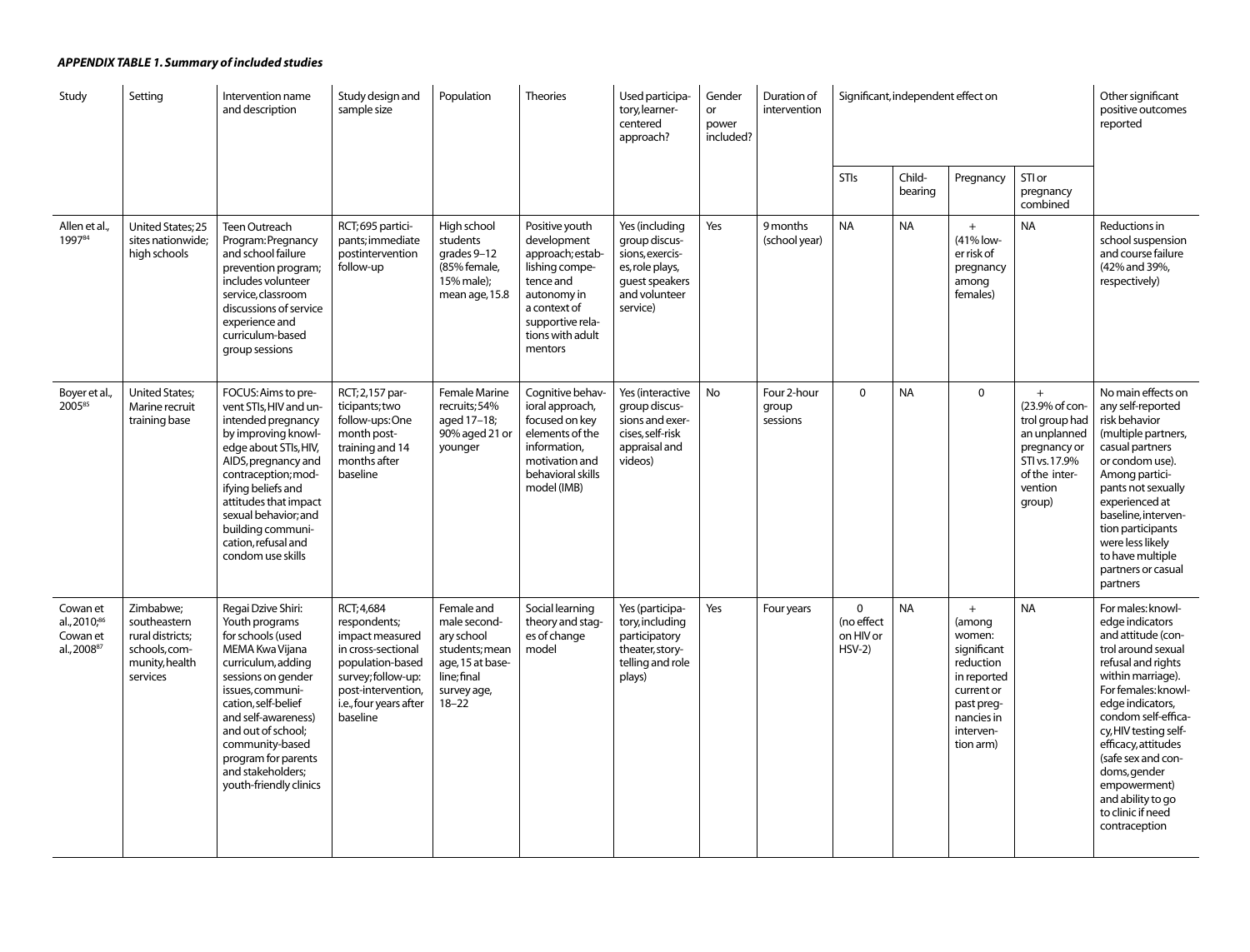| Study                               | Setting                                                                          | Intervention name<br>and description                                                                                                                                                   | Study design and<br>sample size                                                             | Population                                                                                                                  | <b>Theories</b>                                                                                    | Used participa-<br>tory, learner-<br>centered<br>approach?                                                                                                                                  | Gender<br>or<br>power<br>included? | Duration of<br>intervention                                                                                                                                                   | Significant, independent effect on                                                                                           |                   |                                                                                |                                 | Other significant<br>positive outcomes<br>reported                                                                                                                                                                                                                                                                                                                                                                                                                            |
|-------------------------------------|----------------------------------------------------------------------------------|----------------------------------------------------------------------------------------------------------------------------------------------------------------------------------------|---------------------------------------------------------------------------------------------|-----------------------------------------------------------------------------------------------------------------------------|----------------------------------------------------------------------------------------------------|---------------------------------------------------------------------------------------------------------------------------------------------------------------------------------------------|------------------------------------|-------------------------------------------------------------------------------------------------------------------------------------------------------------------------------|------------------------------------------------------------------------------------------------------------------------------|-------------------|--------------------------------------------------------------------------------|---------------------------------|-------------------------------------------------------------------------------------------------------------------------------------------------------------------------------------------------------------------------------------------------------------------------------------------------------------------------------------------------------------------------------------------------------------------------------------------------------------------------------|
|                                     |                                                                                  |                                                                                                                                                                                        |                                                                                             |                                                                                                                             |                                                                                                    |                                                                                                                                                                                             |                                    |                                                                                                                                                                               | STIs                                                                                                                         | Child-<br>bearing | Pregnancy                                                                      | STI or<br>pregnancy<br>combined |                                                                                                                                                                                                                                                                                                                                                                                                                                                                               |
| Coyle et al.,<br>200688             | <b>United States;</b><br>urban counties<br>in northern<br>California;<br>schools | All4You!: Skills-based<br>HIV, STI and pregnan-<br>cy prevention curricu-<br>lum delivered in<br>classrooms and<br>service learning<br>activities                                      | Cluster RCT; 988<br>participants;<br>follow-ups: six, 12<br>and 18 months<br>after baseline | High school<br>students (63%<br>male, 37%<br>female); aged<br>14-≥18 years<br>(>80% were<br>aged 15-17)                     | Social cognitive<br>theory, theory of<br>planned behav-<br>ior and social<br>development<br>theory | Yes<br>(role playing,<br>videos, group<br>discussion,<br>practicing cor-<br>rect condom<br>use and volun-<br>teer service)                                                                  | No                                 | 14-session<br>program<br>(about 26<br>hours total):<br>nine sessions<br>for curriculum<br>(13.5 hours),<br>and five ses-<br>sions for ser-<br>vice learning<br>$(12.5$ hours) | <b>NA</b>                                                                                                                    | <b>NA</b>         | $\mathbf 0$                                                                    | <b>NA</b>                       | Improvement in<br>three measures of<br>condom use at six<br>months; not signif-<br>icant at 12 and 18<br>months. Decrease<br>in frequency of<br>sex at six months.<br>Decrease in non-<br>steady partners<br>without a condom<br>at 18 months.<br>Overall increase<br>in condom and<br>HIV knowledge.<br>Condom self-<br>efficacy and atti-<br>tudes and beliefs<br>about condoms<br>favored controls.<br>No effect on<br>number of times<br>tested for HIV<br>and other STIs |
| <b>DiClemente</b><br>et al., 200489 | <b>United States;</b><br>Birmingham,<br>AL; community<br>health agencies         | SIHLE: Skills-based<br>HIV prevention cur-<br>riculum, emphasizing<br>gender and ethnic<br>pride, HIV knowledge,<br>communication, con-<br>dom use skills and<br>healthy relationships | RCT;522 partici-<br>pants; follow-ups:<br>six and 12 months                                 | Black adoles-<br>cent females<br>seeking ser-<br>vices at com-<br>munity health<br>agencies; aged<br>14-18; mean<br>age, 16 | Social cognitive<br>theory and the-<br>ory of gender<br>and power                                  | Yes<br><i>(interactive)</i><br>group ses-<br>sions, includ-<br>ing reading<br>poetry, role<br>plays, cogni-<br>tive rehearsal,<br>group discus-<br>sions and prac-<br>ticing condom<br>use) | Yes                                | Four 4-hour<br>sessions                                                                                                                                                       | $+$<br>(reduction in<br>chlam-<br>ydia over<br>12-month<br>follow-up;<br>no effects<br>for tricho-<br>monas or<br>qonorrhea) | <b>NA</b>         | $+$<br>(reduction at<br>six months,<br>but no dif-<br>ference at 12<br>months) | <b>NA</b>                       | Multiple: Three<br>measures of<br>condom use in-<br>creased; decrease<br>in new partners;<br>improvement in<br>HIV knowledge,<br>partner commu-<br>nication, condom<br>use self-efficacy<br>and observed<br>condom use skills,<br>among other posi-<br>tive outcomes                                                                                                                                                                                                          |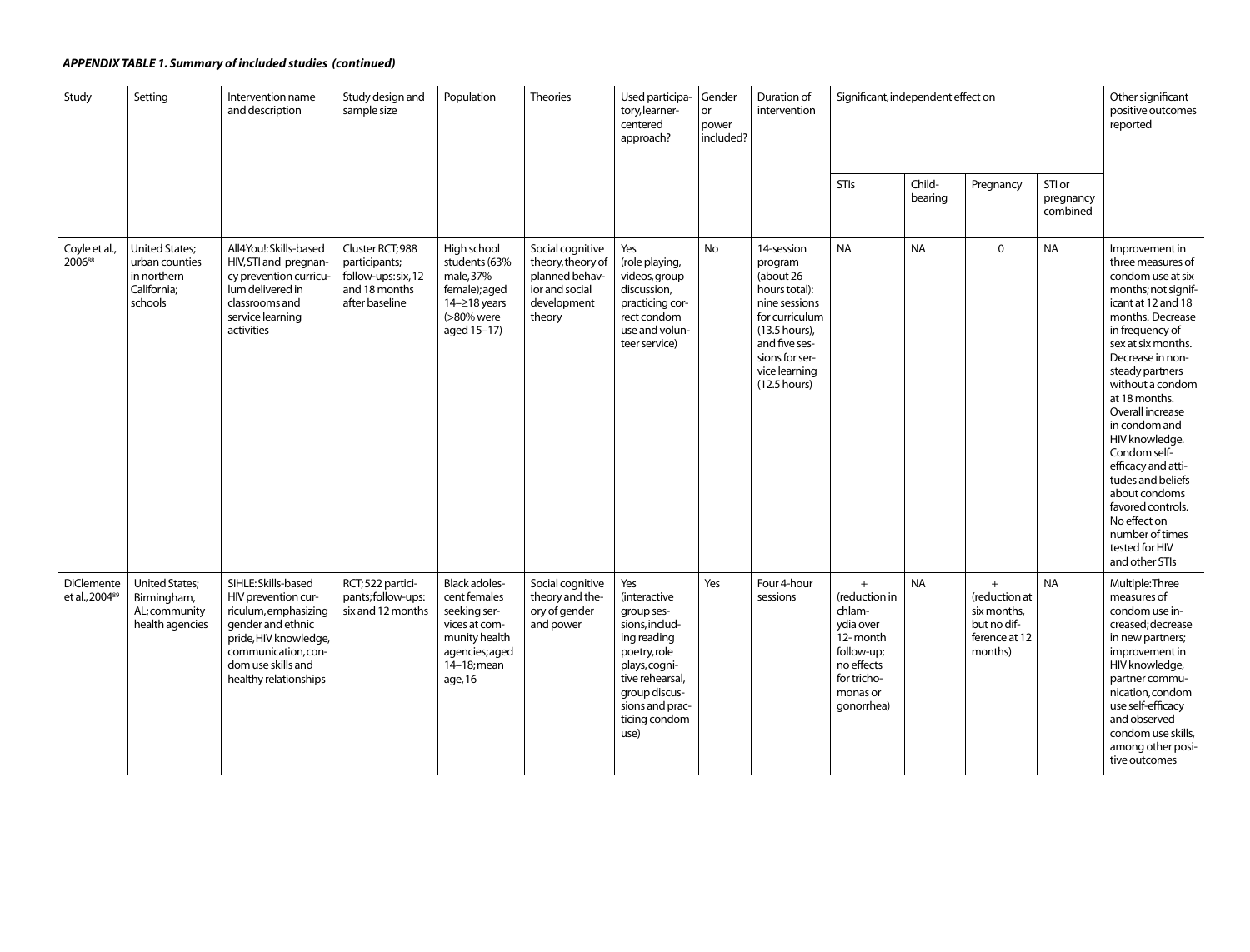| Study                                           | Setting                                                                                                   | Intervention name<br>and description                                                                                                                                                                                                                                                                                                                                       | Study design and<br>sample size                                                                    | Population                                                                                                                | <b>Theories</b>                                                   | Used participa-<br>tory, learner-<br>centered<br>approach?                                                          | Gender<br>or<br>power<br>included? | Duration of<br>intervention     | Significant, independent effect on                                                                                                                                            |                                                    |                  |                                 | Other significant<br>positive outcomes<br>reported                                                                                                                                                                                                                 |
|-------------------------------------------------|-----------------------------------------------------------------------------------------------------------|----------------------------------------------------------------------------------------------------------------------------------------------------------------------------------------------------------------------------------------------------------------------------------------------------------------------------------------------------------------------------|----------------------------------------------------------------------------------------------------|---------------------------------------------------------------------------------------------------------------------------|-------------------------------------------------------------------|---------------------------------------------------------------------------------------------------------------------|------------------------------------|---------------------------------|-------------------------------------------------------------------------------------------------------------------------------------------------------------------------------|----------------------------------------------------|------------------|---------------------------------|--------------------------------------------------------------------------------------------------------------------------------------------------------------------------------------------------------------------------------------------------------------------|
|                                                 |                                                                                                           |                                                                                                                                                                                                                                                                                                                                                                            |                                                                                                    |                                                                                                                           |                                                                   |                                                                                                                     |                                    |                                 | STIs                                                                                                                                                                          | Child-<br>bearing                                  | Pregnancy        | STI or<br>pregnancy<br>combined |                                                                                                                                                                                                                                                                    |
| <b>DiClemente</b><br>et al., 2009 <sup>90</sup> | <b>United States;</b><br>Atlanta, GA;<br>clinics providing<br>sexual health<br>services to<br>adolescents | <b>HORIZONS: Group STI</b><br>and HIV prevention<br>sessions; fosters sense<br>of cultural and gen-<br>der pride; addresses<br>individual, relational<br>and social factors that<br>contribute to STI and<br>HIV risk; vouchers for<br>male partners for STI<br>screening and treat-<br>ment; four brief tele-<br>phone contacts to<br>reinforce prevention<br>information | RCT; 715 partici-<br>pants; follow-ups:<br>six and 12 months                                       | <b>Black females</b><br>attending<br>sexual health<br>clinics; aged<br>$15-21$ ; mean<br>age, 17.8                        | Social cognitive<br>theory and the-<br>ory of gender<br>and power | Yes (interactive;<br>group discus-<br>sion, role plays,<br>practicing<br>communica-<br>tion and con-<br>dom skills) | Yes                                | Two 4-hour<br>group<br>sessions | $+$<br>(intervention<br>had 35%<br>lower risk of<br>acquiring<br>chlamydia;<br>and RR 0.25<br>for recurrent<br>chlamydia;<br>0 for gonor-<br>rhea and<br>trichomo-<br>niasis) | <b>NA</b>                                          | <b>NA</b>        | <b>NA</b>                       | Increases for sev-<br>eral measures of<br>condom use: de-<br>creased douching;<br>increased partner<br>communication;<br>increased condom<br>use self-efficacy<br>and increased STI<br>and HIV preven-<br>tion knowledge                                           |
| Dupas,<br>201191                                | Kenya; two ru-<br>ral districts in<br>western Kenya;<br>schools                                           | <b>Relative Risk</b><br>Information<br>Campaign: Video<br>on "sugar daddies";<br>discussion of risk of<br>cross-generational<br>sex and gender- and<br>age-disaggregated<br>data on HIV preva-<br>lence in nearby city                                                                                                                                                     | RCT; 328 prima-<br>ry schools; three<br>follow-ups: 5-8<br>months, 9-12<br>months, 10-14<br>months | Grade 8 female<br>and male stu-<br>dents; mean<br>age, 15                                                                 | Clear path-<br>way of behav-<br>ior change<br>specified           | Yes<br><i>(interactive)</i><br>group discus-<br>sion, critical<br>thinking,<br>learner-<br>centered)                | Yes                                | 40 minutes                      | Not available                                                                                                                                                                 | $+$<br>(28% de-<br>crease in<br>child-<br>bearing) | Not<br>available | Not<br>available                | Reduced<br>pregnancies by<br>older partners<br>by 62%; reduced<br>number of part-<br>ners that are >5<br>years older                                                                                                                                               |
| Fawole et<br>al., 199992                        | Nigeria; Ibadan;<br>schools                                                                               | Comprehensive<br>health education: HIV<br>and AIDS education<br>aimed to improve<br>knowledge and at-<br>titudes and reduce<br>sexual risk behaviors;<br>includes condom<br>demonstration                                                                                                                                                                                  | Longitudinal con-<br>trolled cohort; 450<br>participants;<br>follow-up:six<br>months               | Female and<br>male public<br>secondary<br>school students:<br>mean age, 17.6<br>(experimen-<br>tal) and 17.8<br>(control) | Not specified                                                     | Yes<br>(films, role<br>plays, stories,<br>songs, de-<br>bates, essays<br>and condom<br>demonstration)               | No                                 | Six 2-6 hour<br>sessions        | $\mathbf 0$                                                                                                                                                                   | <b>NA</b>                                          | <b>NA</b>        | <b>NA</b>                       | Knowledge im-<br>proved; attitudes<br>about people<br>living with AIDS<br>improved; some<br>reported behav-<br>iors improved<br>(mean number of<br>sexual partners<br>and proportion of<br>students who are<br>sexually active),<br>but no change in<br>condom use |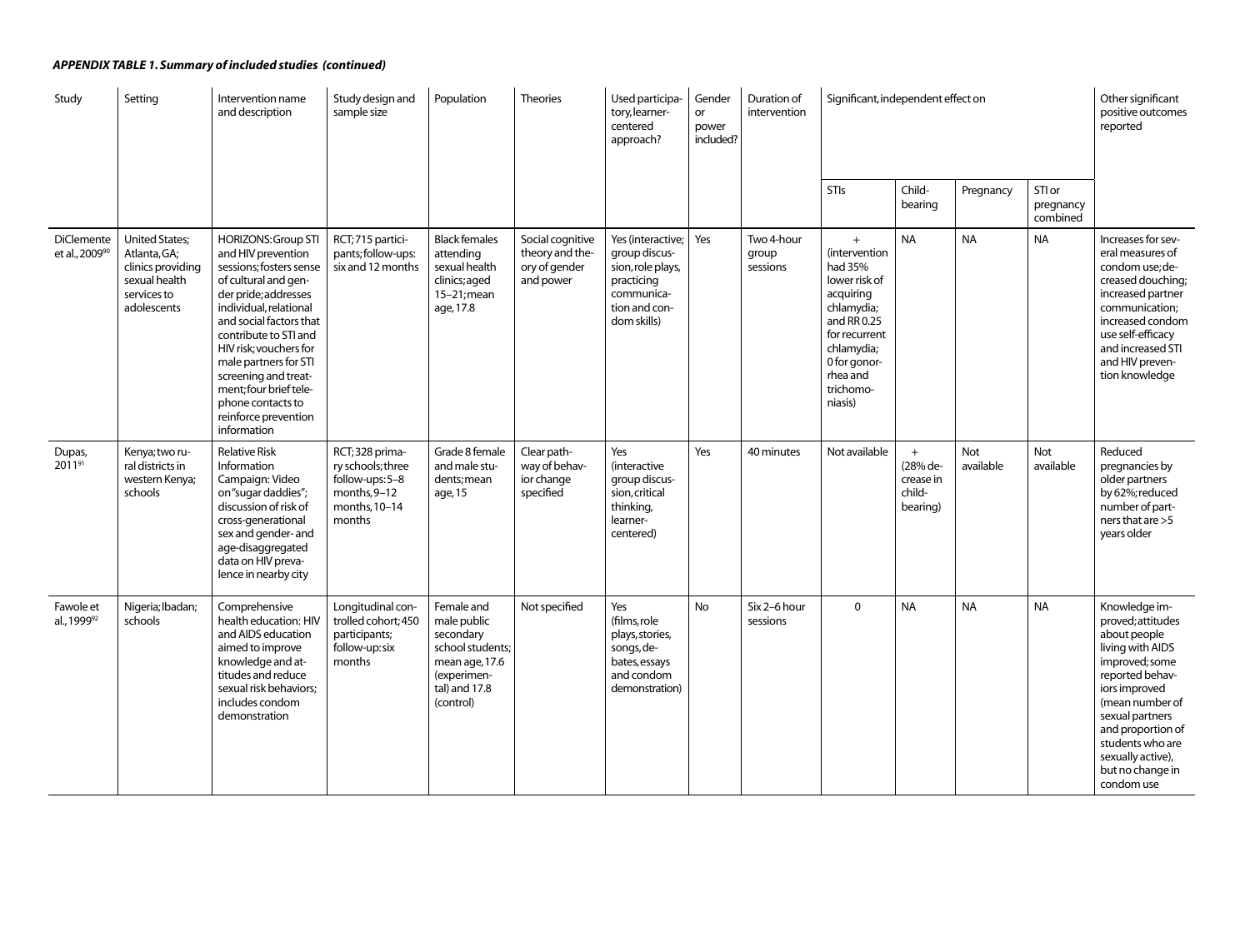| Study                                 | Setting                                                                                                    | Intervention name<br>and description                                                                                                                                                                              | Study design and<br>sample size                                        | Population                                                                                               | <b>Theories</b>                                                                                      | Used participa-<br>tory, learner-<br>centered<br>approach?                                                                                                         | Gender<br>or<br>power<br>included? | Duration of<br>intervention                                                                                                                                      | Significant, independent effect on                                                                                                                                                                                   |                   |             |                                 | Other significant<br>positive outcomes<br>reported                                                                                                                                                                                        |
|---------------------------------------|------------------------------------------------------------------------------------------------------------|-------------------------------------------------------------------------------------------------------------------------------------------------------------------------------------------------------------------|------------------------------------------------------------------------|----------------------------------------------------------------------------------------------------------|------------------------------------------------------------------------------------------------------|--------------------------------------------------------------------------------------------------------------------------------------------------------------------|------------------------------------|------------------------------------------------------------------------------------------------------------------------------------------------------------------|----------------------------------------------------------------------------------------------------------------------------------------------------------------------------------------------------------------------|-------------------|-------------|---------------------------------|-------------------------------------------------------------------------------------------------------------------------------------------------------------------------------------------------------------------------------------------|
|                                       |                                                                                                            |                                                                                                                                                                                                                   |                                                                        |                                                                                                          |                                                                                                      |                                                                                                                                                                    |                                    |                                                                                                                                                                  | STIs                                                                                                                                                                                                                 | Child-<br>bearing | Pregnancy   | STI or<br>pregnancy<br>combined |                                                                                                                                                                                                                                           |
| Jemmott et<br>al., 2005 <sup>93</sup> | <b>United States;</b><br>Philadelphia,<br>PA; adolescent<br>medicine clinic<br>in a children's<br>hospital | <b>Sisters Saving Sisters:</b><br>Skills-based HIV and<br>STI risk reduction cur-<br>riculum emphasizing<br>knowledge, attitudes<br>and skills for condom<br>negotiation and use                                  | RCT;682 partici-<br>pants; follow-ups:<br>three, six and 12<br>months  | <b>Black and</b><br>Latina females<br>attending ad-<br>olescent clinic;<br>aged 12-19;<br>mean age, 15.5 | Theory of rea-<br>soned action,<br>social cognitive<br>theory and the-<br>ory of planned<br>behavior | Yes<br>(interactive and<br>skills-based,<br>including ex-<br>ercises, games,<br>group discus-<br>sions, practic-<br>ing correct use<br>of condom and<br>role play) | <b>No</b>                          | One 4.5-hour<br>session                                                                                                                                          | $+$<br>(lower<br>percent-<br>age test-<br>ed posi-<br>tive for an<br>STI at 12<br>months,<br>when<br>compar-<br>ing skills<br>vs.health<br>arms<br>Ino dif-<br>ference<br>compar-<br>ing skills<br>vs.info<br>arms]) | <b>NA</b>         | <b>NA</b>   | <b>NA</b>                       | Multiple: Skills vs.<br>health arms also<br>showed positive<br>changes for con-<br>dom use; number<br>of partners; HIV<br>and STI knowl-<br>edge; condom<br>use intention; and<br>confidence that<br>they can use con-<br>doms skillfully |
| Jewkes et<br>al., 2008 <sup>94</sup>  | South Africa;<br>rural setting,<br>Eastern Cape;<br>community                                              | <b>Stepping Stones:</b><br>Adapted for South<br>Africa, participatory<br>HIV prevention pro-<br>gram that aims to im-<br>prove sexual health<br>by building stronger,<br>more gender equita-<br>ble relationships | RCT; 1,360 males,<br>1,416 females;<br>follow-ups: 12 and<br>24 months | Females and<br>males aged<br>15-26;75%<br>aged ≤19 (50%<br>of ≤19 were<br>$\leq$ 17)                     | Socioecological<br>model of behav-<br>ior change                                                     | Yes<br>(participatory<br>learning, in-<br>cluding criti-<br>cal reflection,<br>roleplay, and<br>drama: draws<br>on participants'<br>everyday lives)                | Yes                                | 50 hours over<br>6-8 weeks (13<br>3-hour single<br>sex sessions,<br>three meet-<br>ings with<br>male and fe-<br>male groups,<br>and one<br>community<br>meeting) | $+$<br>(33%<br>reduction<br>in HSV-2<br>incidence<br>for males<br>and<br>females)<br>$\Omega$<br>(for HIV<br>for males<br>and<br>females)                                                                            | <b>NA</b>         | $\mathbf 0$ | <b>NA</b>                       | Lower percent-<br>age of males<br>reported having<br>transactional sex<br>at 12 months<br>(disappeared at<br>24 months); low-<br>er percentage of<br>males reported<br>intimate partner<br>violence at 24<br>months                       |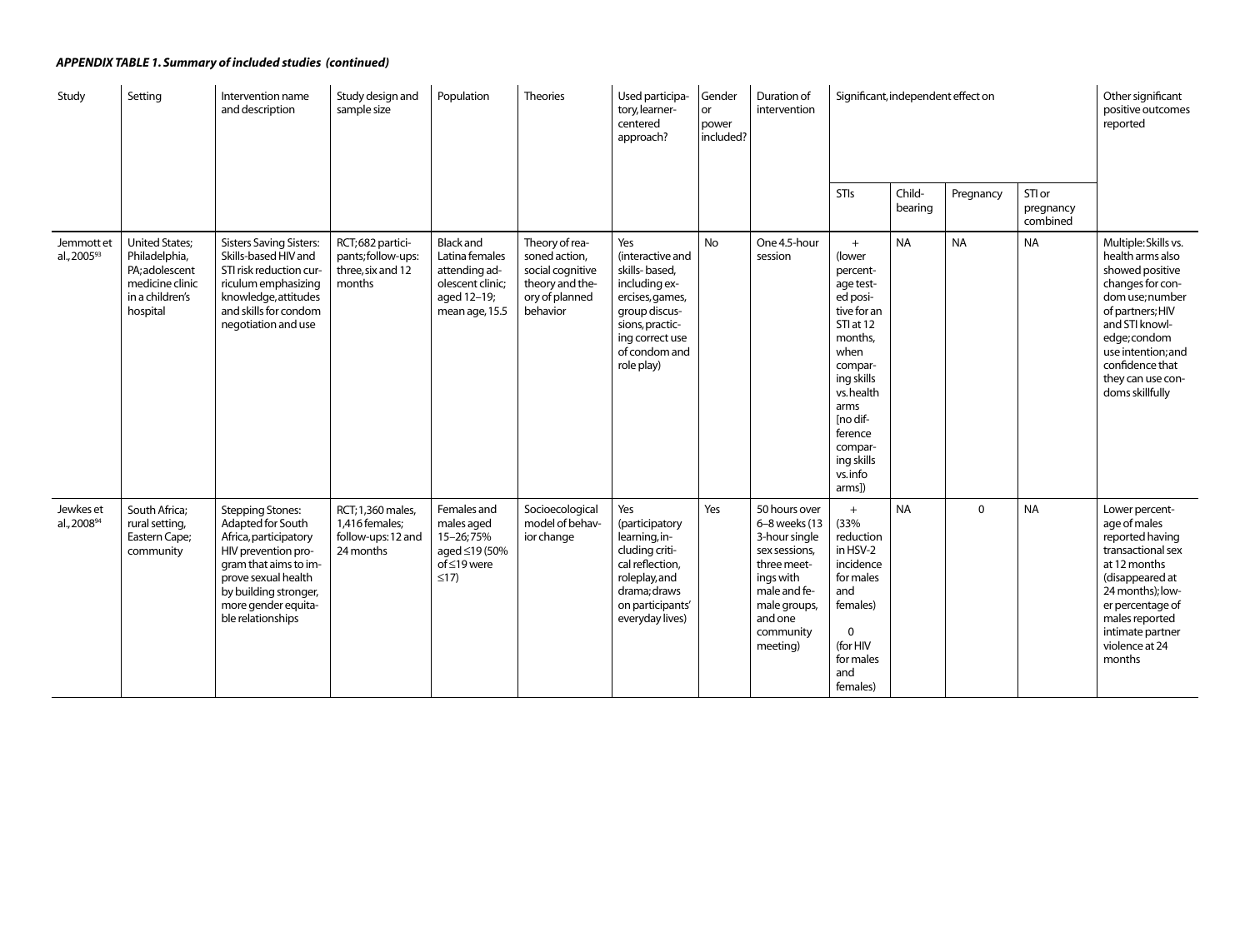| Study                                   | Setting                                                  | Intervention name<br>and description                                                                                                                                                                                                                                                                  | Study design and<br>sample size                                                                                           | Population                                                                                   | <b>Theories</b>                                                                               | Used participa-<br>tory, learner-<br>centered<br>approach?                                                              | Gender<br>or<br>power<br>included? | Duration of<br>intervention                                                                                            |           | Significant, independent effect on |             |                                 | Other significant<br>positive outcomes<br>reported                                                                                                                                                                                                                    |
|-----------------------------------------|----------------------------------------------------------|-------------------------------------------------------------------------------------------------------------------------------------------------------------------------------------------------------------------------------------------------------------------------------------------------------|---------------------------------------------------------------------------------------------------------------------------|----------------------------------------------------------------------------------------------|-----------------------------------------------------------------------------------------------|-------------------------------------------------------------------------------------------------------------------------|------------------------------------|------------------------------------------------------------------------------------------------------------------------|-----------|------------------------------------|-------------|---------------------------------|-----------------------------------------------------------------------------------------------------------------------------------------------------------------------------------------------------------------------------------------------------------------------|
|                                         |                                                          |                                                                                                                                                                                                                                                                                                       |                                                                                                                           |                                                                                              |                                                                                               |                                                                                                                         |                                    |                                                                                                                        | STIs      | Child-<br>bearing                  | Pregnancy   | STI or<br>pregnancy<br>combined |                                                                                                                                                                                                                                                                       |
| Kirby et al.,<br>199195                 | <b>United States;</b><br>California; high<br>schools     | Reducing the Risk:<br>Curriculum focus-<br>es on knowledge,<br>attitudes and skills<br>that will help stu-<br>dents avoid unpro-<br>tected sex, either<br>through abstinence<br>or using condoms or<br>contraceptives                                                                                 | Quasi-<br>experimental; 758<br>participants;<br>follow-ups: six and<br>18 months                                          | High school<br>students (47%<br>male, 53%<br>female);56%<br>in 10th grade;<br>mean age, 15.3 | Social learning<br>theory, social in-<br>oculation theory<br>and cognitive<br>behavior theory | Yes<br>(interactive,<br>skills-based,<br>includes role<br>plays, activi-<br>ties and class<br>discussions)              | <b>No</b>                          | $1645 - 50$<br>minute ses-<br>sions (at the<br>time of this<br>evaluation.<br>Reducing the<br>Risk was 15<br>sessions) | <b>NA</b> | <b>NA</b>                          | $\mathbf 0$ | <b>NA</b>                       | Increased knowl-<br>edge and reduced<br>unprotected sex<br>among females<br>who were sexual-<br>ly inexperienced<br>at baseline (no<br>effects on sexual<br>initiation or recent<br>sexual activity; no<br>effect on contra-<br>ceptive use for the<br>entire sample) |
| Kirby et al.,<br>1997%                  | United States,<br>Los Angeles, CA;<br>middle schools     | Project SNAPP:<br>Pregnancy and HIV<br>prevention program<br>that aims to delay<br>sexual initiation and<br>increase condom use<br>among youth who do<br>have sex; includes in-<br>creasing knowledge,<br>communication and<br>negotiating skills, and<br>self efficacy regard-<br>ing those skills   | RCT; 1,657 partici-<br>pants;follow-ups:<br>five and 17<br>months                                                         | 7th grade class-<br>es (46% male,<br>54% female);<br>mean age, 12.3                          | Social learning<br>theory and<br>health belief<br>model                                       | Yes<br>(interactive and<br>skills-based,<br>uses games,<br>role plays,<br>group activities<br>and guided<br>discussion) | <b>No</b>                          | Eight sessions<br>delivered<br>over a 2-week<br>period                                                                 | $\Omega$  | <b>NA</b>                          | 0           | <b>NA</b>                       | Knowledge in-<br>creased and two<br>out of 21 atti-<br>tudes and beliefs<br>improved; no<br>change in sexual<br>or contraceptive<br>behaviors or con-<br>dom use                                                                                                      |
| Lieberman<br>et al., 2000 <sup>97</sup> | <b>United States;</b><br>New York, NY;<br>middle schools | IMPPACT: Small<br>group-based; empha-<br>sizes abstinence and<br>discusses contracep-<br>tion; aims to provide<br>accurate informa-<br>tion about sexual-<br>ity, pregnancy and<br>disease prevention;<br>build communication<br>skills; and create peer<br>groups supportive of<br>healthy behaviors | Longitudinal con-<br>trolled cohort; 312<br>respondents; two<br>follow-ups: after<br>program complet-<br>ed and 12 months | Middle school<br>students (67%<br>female, 33%<br>male); mean<br>age, 12.9                    | Small group<br>model based on<br>social cognitive<br>theory                                   | Yes<br>(group discus-<br>sion, activities,<br>learner-<br>centered,<br>builds commu-<br>nication skills)                | <b>No</b>                          | 12-14 ses-<br>sions, 35-45<br>minutes each,<br>over one<br>semester                                                    | <b>NA</b> | <b>NA</b>                          | 0           | <b>NA</b>                       | Increases in<br>locus of control<br>and parental<br>relationship<br>variables; no<br>change in self<br>efficacy, sexual<br>initiation or con-<br>dom use                                                                                                              |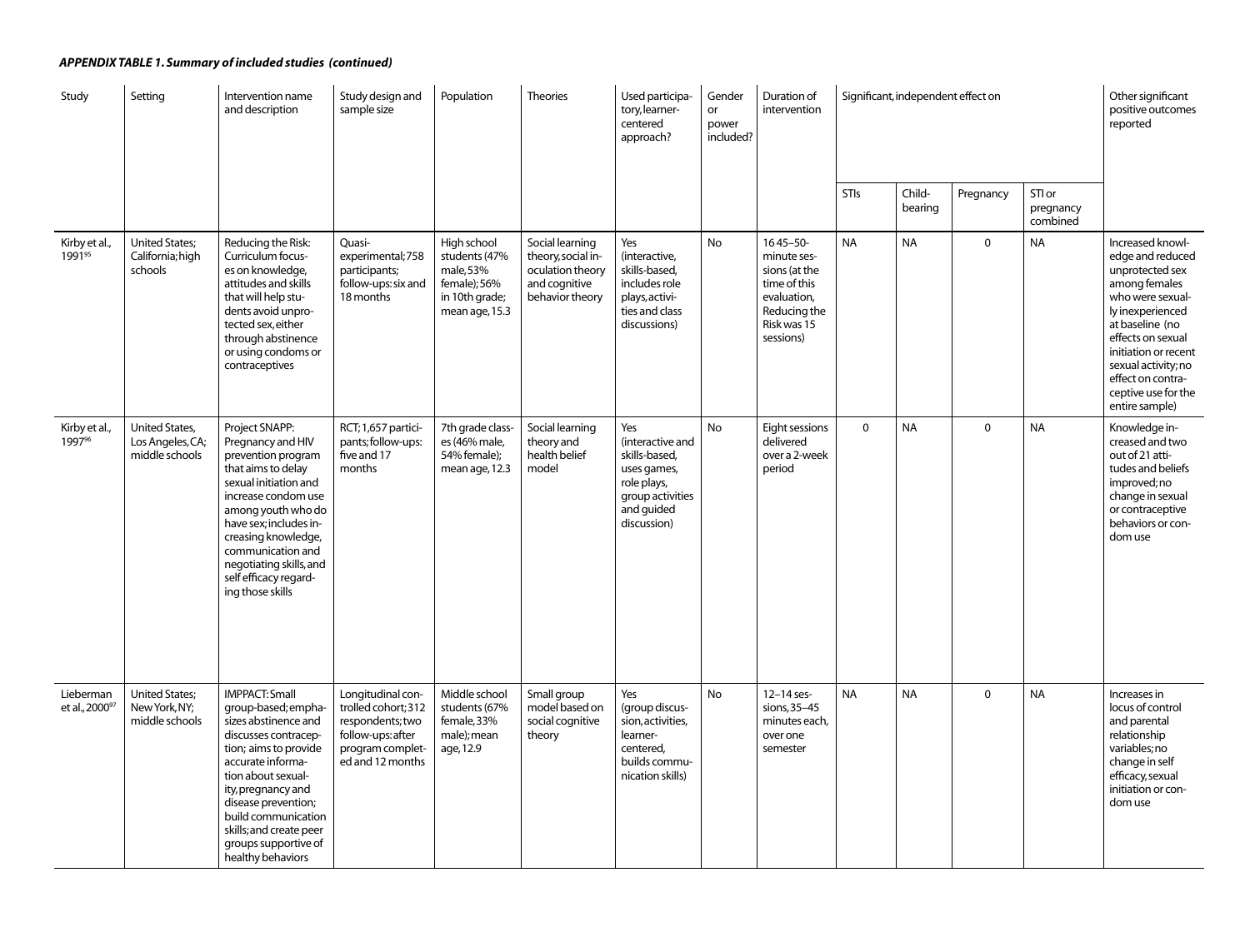| Study                                              | Setting                                                                                                | Intervention name<br>and description                                                                                                                                                                                                                                                                                                                                                                                                                                                                                                                                                     | Study design and<br>sample size                                                                                     | Population                                                                          | Theories                                            | Used participa-<br>tory, learner-<br>centered<br>approach?                                | Gender<br>or<br>power<br>included? | Duration of<br>intervention                                                                                                                                                                                                                                  |           | Significant, independent effect on |                                                                                                                                                                                  |                                 | Other significant<br>positive outcomes<br>reported             |
|----------------------------------------------------|--------------------------------------------------------------------------------------------------------|------------------------------------------------------------------------------------------------------------------------------------------------------------------------------------------------------------------------------------------------------------------------------------------------------------------------------------------------------------------------------------------------------------------------------------------------------------------------------------------------------------------------------------------------------------------------------------------|---------------------------------------------------------------------------------------------------------------------|-------------------------------------------------------------------------------------|-----------------------------------------------------|-------------------------------------------------------------------------------------------|------------------------------------|--------------------------------------------------------------------------------------------------------------------------------------------------------------------------------------------------------------------------------------------------------------|-----------|------------------------------------|----------------------------------------------------------------------------------------------------------------------------------------------------------------------------------|---------------------------------|----------------------------------------------------------------|
|                                                    |                                                                                                        |                                                                                                                                                                                                                                                                                                                                                                                                                                                                                                                                                                                          |                                                                                                                     |                                                                                     |                                                     |                                                                                           |                                    |                                                                                                                                                                                                                                                              | STIs      | Child-<br>bearing                  | Pregnancy                                                                                                                                                                        | STI or<br>pregnancy<br>combined |                                                                |
| Mitchell-<br>DiCenso et<br>al., 1997 <sup>98</sup> | Canada;<br>Hamilton, ON;<br>schools                                                                    | McMaster Teen<br>Program: Small coed<br>groups; includes<br>accurate information<br>about reproductive<br>system and puberty;<br>offers strategies for<br>developing respon-<br>sible relationships<br>and communication<br>and problem-solving<br>skills, and provides<br>practice for imple-<br>menting decisions                                                                                                                                                                                                                                                                      | RCT; 3,374 partici-<br>pants; five follow-<br>ups:immediately<br>postprogram and<br>then annually for<br>four years | Female and<br>male students<br>in grades 7 and<br>8; mean age,<br>12.6              | Cognitive behav-<br>ioral model                     | Yes<br>(learn and prac-<br>tice decision-<br>making and<br>problem-<br>solving skills)    | <b>No</b>                          | 10 one-hour<br>sessions                                                                                                                                                                                                                                      | <b>NA</b> | <b>NA</b>                          | $\mathbf 0$                                                                                                                                                                      | <b>NA</b>                       | No positive effects<br>reported                                |
| Nicholson<br>and<br>Postrado,<br>199299            | <b>United States;</b><br>Dallas, TX,<br>Memphis, TN,<br>Omaha, NE, and<br>Wilmington, DE;<br>community | Girls Inc. Preventing<br>Adolescent<br>Pregnancy Program:<br>Includes "Growing<br>Together" (for partic-<br>ipants and parents<br>to increase comfort<br>and skill in commu-<br>nicating about sex-<br>uality), "Will Power/<br>Won't Power" (as-<br>sertiveness training<br>to postpone sexual<br>initiation), "Taking<br>Care of Business" (to<br>increase participants'<br>motivation to avoid<br>pregnancy through<br>education and ca-<br>reer planning), and<br>"Health Bridge" (con-<br>nects participants to<br>health services, in-<br>cluding reproductive<br>health services) | Longitudinal<br>cohort with<br>comparison<br>group; 343<br>participants;<br>follow-up: 2 years                      | Adolescent<br>females at Girls<br>Inc.sites; aged<br>12-15 at start<br>of the study | Social learning<br>theory and life<br>options model | Yes<br>(interactive,<br>including exer-<br>cises, role play,<br>discussions<br>and films) | Yes                                | Growing<br>Together:<br>five 2-hour<br>sessions;<br>Will Power/<br>Won't Power:<br>six 2-hour<br>sessions;<br>Taking Care of<br>Business: nine<br>2-hour ses-<br>sions. Partici-<br>pants could<br>participate in<br>as many pro-<br>grams as they<br>wanted | <b>NA</b> | <b>NA</b>                          | $\mathbf 0$<br>(participa-<br>tion in one<br>or more<br>compo-<br>nents relat-<br>ed to lower<br>likelyhood<br>of becom-<br>ing preg-<br>nant, but<br>marginally<br>significant) | <b>NA</b>                       | No change in<br>having intercourse<br>without birth<br>control |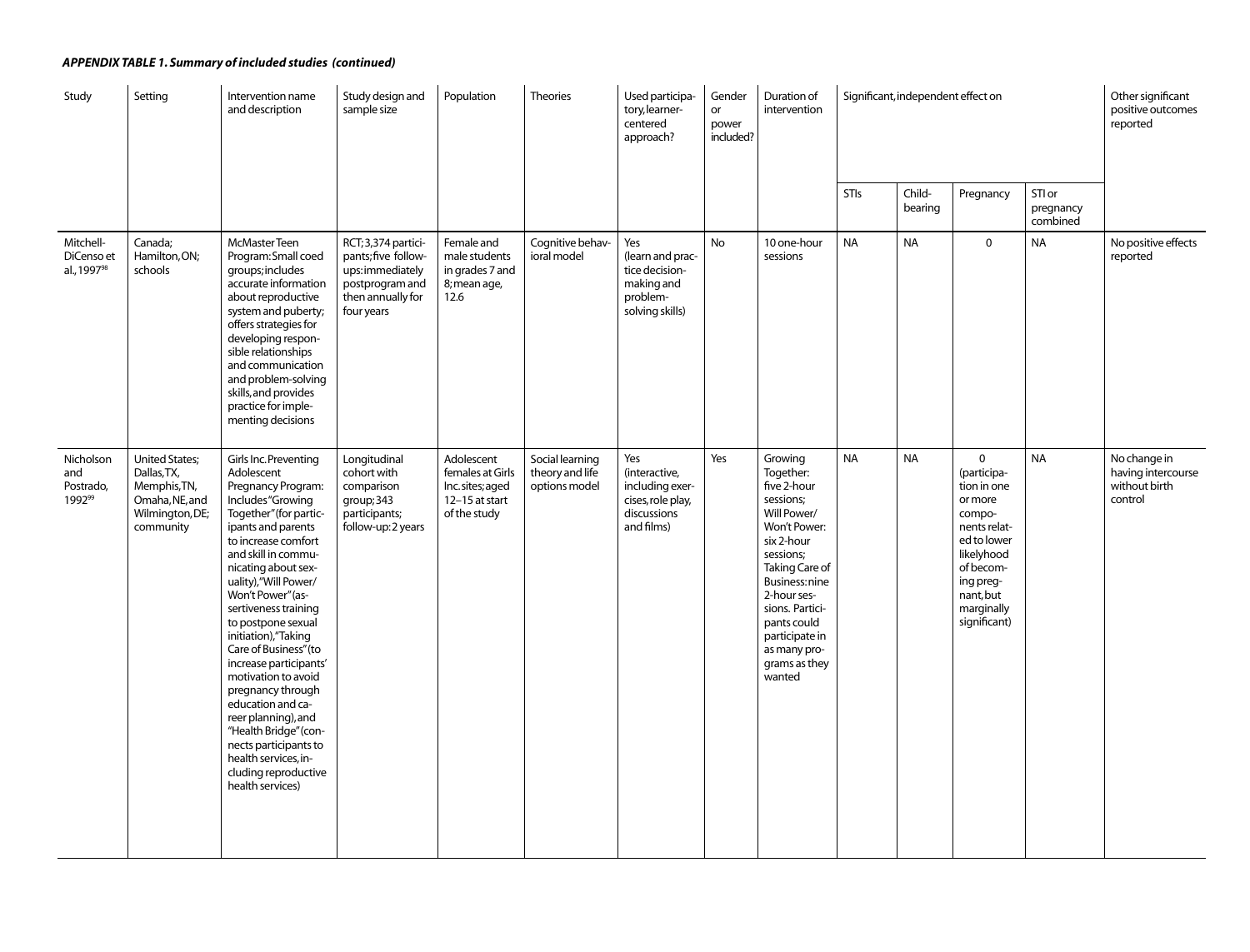| Study                                                                                          | Setting                                                                                                            | Intervention name<br>and description                                                                                                                                                                                                                                                                                                                                                                                                                                               | Study design and<br>sample size                                                                                                        | Population                                                                                                                            | Theories                                                                                                                                                                                                             | Used participa-<br>tory, learner-<br>centered<br>approach?                                             | Gender<br>or<br>power<br>included? | Duration of<br>intervention                                                                                                                                                                                                                                                                |                                                                                                                                                                                | Significant, independent effect on                                                        |                                                                                                                                                           |                                 | Other significant<br>positive outcomes<br>reported                                                                                                                                                                                                                                                                                                                                                           |
|------------------------------------------------------------------------------------------------|--------------------------------------------------------------------------------------------------------------------|------------------------------------------------------------------------------------------------------------------------------------------------------------------------------------------------------------------------------------------------------------------------------------------------------------------------------------------------------------------------------------------------------------------------------------------------------------------------------------|----------------------------------------------------------------------------------------------------------------------------------------|---------------------------------------------------------------------------------------------------------------------------------------|----------------------------------------------------------------------------------------------------------------------------------------------------------------------------------------------------------------------|--------------------------------------------------------------------------------------------------------|------------------------------------|--------------------------------------------------------------------------------------------------------------------------------------------------------------------------------------------------------------------------------------------------------------------------------------------|--------------------------------------------------------------------------------------------------------------------------------------------------------------------------------|-------------------------------------------------------------------------------------------|-----------------------------------------------------------------------------------------------------------------------------------------------------------|---------------------------------|--------------------------------------------------------------------------------------------------------------------------------------------------------------------------------------------------------------------------------------------------------------------------------------------------------------------------------------------------------------------------------------------------------------|
|                                                                                                |                                                                                                                    |                                                                                                                                                                                                                                                                                                                                                                                                                                                                                    |                                                                                                                                        |                                                                                                                                       |                                                                                                                                                                                                                      |                                                                                                        |                                    |                                                                                                                                                                                                                                                                                            | STIs                                                                                                                                                                           | Child-<br>bearing                                                                         | Pregnancy                                                                                                                                                 | STI or<br>pregnancy<br>combined |                                                                                                                                                                                                                                                                                                                                                                                                              |
| Philliber et<br>al., 2002 <sup>100</sup>                                                       | <b>United States;</b><br>New York, NY:<br>after-school<br>youth agen-<br>cies serving<br>inner-city<br>populations | Children's Aid<br>Society-Carrera<br>Program: Focuses on<br>reducing pregnancy;<br>uses a youth devel-<br>opment model (in-<br>cluding job, academ-<br>ic, individual sports<br>and art components),<br>combined with com-<br>prehensive sexuality<br>education, contra-<br>ceptive provision, and<br>medical and mental<br>health care                                                                                                                                            | RCT, 484 partici-<br>pants; follow-up:<br>three years                                                                                  | Disadvant-<br>aged adoles-<br>cents (55%<br>female, 45%<br>male); aged<br>$13 - 15$                                                   | Positive youth<br>development<br>approach; prin-<br>ciples include<br>treating youth<br>as part of the<br>family and view-<br>ing each young<br>person as pure<br>potential-<br>"at promise"<br>instead of "at risk" | Yes<br>(including in-<br>teractive ac-<br>tivities, group<br>discussion<br>and critical<br>reflection) | Yes                                | 3 years, year-<br>round, partici-<br>pants attend-<br>ed about 16<br>hours per<br>month (ac-<br>tivities were<br>available<br>five days per<br>week, about<br>3 hours per<br>day)                                                                                                          | <b>NA</b>                                                                                                                                                                      | <b>NA</b><br>(did bi-<br>variate<br>only<br>for this;<br>too few<br>births to<br>analyze) | $+$<br>(female<br>partici-<br>pants had<br>one-third<br>the odds of<br>becoming<br>pregnant<br>of control<br>females; no<br>difference<br>among<br>males) | <b>NA</b>                       | Females also had<br>reduced odds of<br>currently being<br>sexually active and<br>elevated odds of<br>having used a con-<br>dom and hormon-<br>al contraceptive;<br>having received<br>good health care<br>was significant for<br>both males and<br>females                                                                                                                                                   |
| Ross et al.,<br>2007101<br>(also<br>Obasi et<br>al., 2006;102<br>Doyle et al.,<br>$2010^{103}$ | Tanzania; rural<br>Mwanza region;<br>schools, com-<br>munity, health<br>services                                   | MEMA kwa Vijana:<br>Multicomponent pro-<br>gram to reduce HIV,<br>STIs, pregnancy and<br>sexual risk behavior;<br>includes sexuality ed-<br>ucation in schools<br>(focuses on provision<br>of accurate infor-<br>mation, promotion<br>of specific desirable<br>behaviors and ad-<br>dressing misconcep-<br>tions), youth friendly<br>sexual and reproduc-<br>tive health services,<br>community-based<br>condom distribution,<br>community-wide<br>awareness raising<br>activities | RCT; 9,645 partic-<br>ipants; follow-up<br>of cohort at<br>three years and<br>cross-sectional<br>survey at 9 years<br>postintervention | Adolescent<br>females and<br>males aged<br>$\geq$ 14 who were<br>in grades 4-6<br>of government<br>primary schools;<br>mean age, 15.7 | Social learning<br>theory                                                                                                                                                                                            | Yes<br>(participatory,<br>including dra-<br>ma, stories, and<br>qames)                                 | Yes (but<br>limited)               | Three years:<br>1240-minute<br>sessions per<br>year (partic-<br>ipants en-<br>tering grade<br>7 received<br>only one<br>year of the<br>school-based<br>component,<br>those enter-<br>ing grade 6<br>received two<br>years and<br>those enter-<br>ing 5th grade<br>received<br>three years) | $\overline{\phantom{a}}$<br><i>(increase</i><br>in gonor-<br>rhea in<br>interven-<br>tion arm<br>at three<br>years for<br>females<br>but dis-<br>appeared<br>at nine<br>years) | <b>NA</b>                                                                                 | $\Omega$                                                                                                                                                  | <b>NA</b>                       | Increase in knowl-<br>edge and atti-<br>tudes about situa-<br>tions when female<br>can refuse sex (sig-<br>nificant at three<br>years, not at nine);<br>fewer partners for<br>males; more con-<br>dom use reported<br>on two measures<br>for males (signifi-<br>cant at three years,<br>not at nine) and<br>for females on one<br>measure (a differ-<br>ent measure at<br>three years than at<br>nine years) |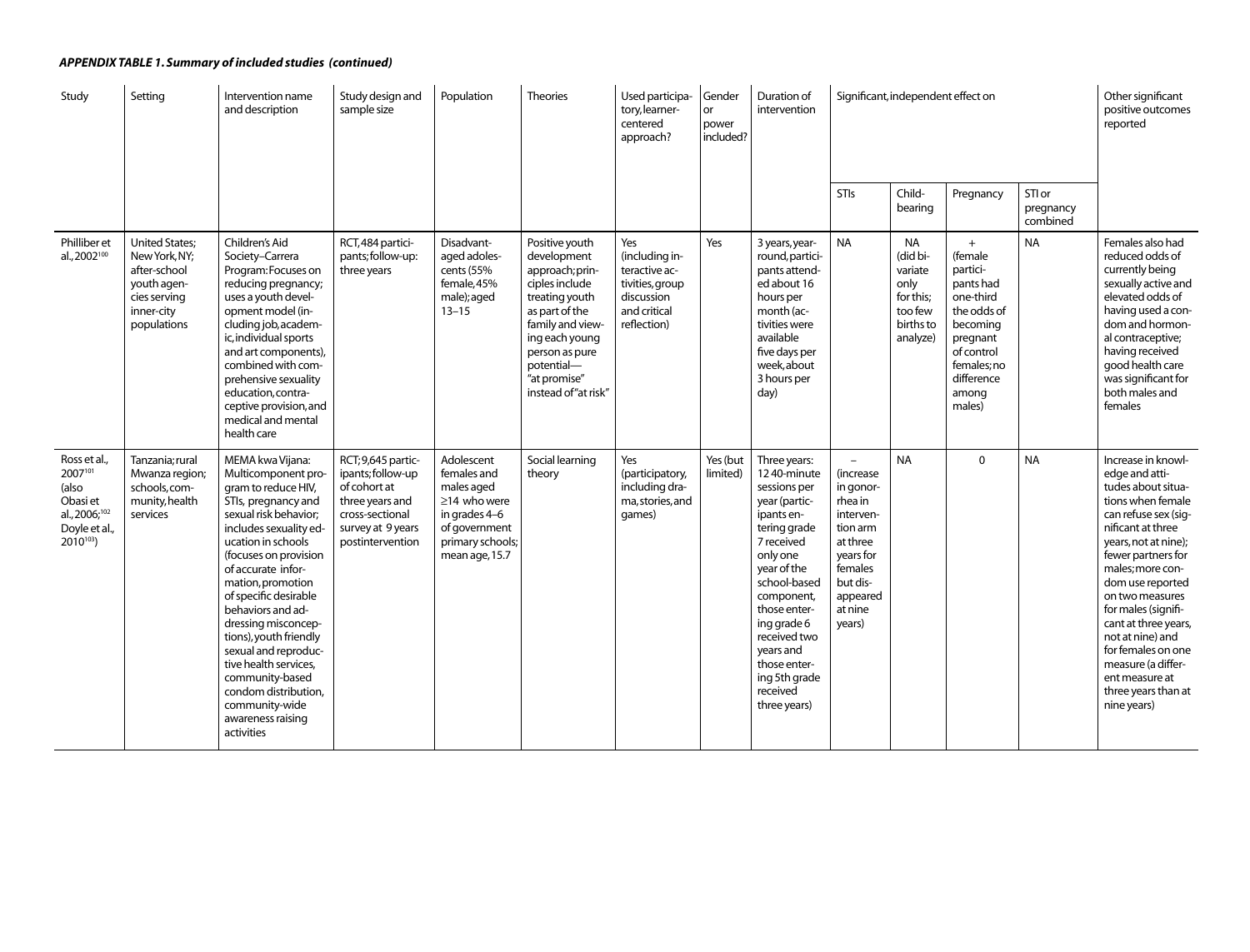| Study                                                                        | Setting                                                                                | Intervention name<br>and description                                                                                                                                                                                                                                                      | Study design and<br>sample size                                                        | Population                                                                                                     | <b>Theories</b>                                                                                                 | Used participa-<br>tory, learner-<br>centered<br>approach?                                                                                                                                                                       | Gender or<br>power<br>included? | Duration of<br>intervention       | Significant, independent effect on                                                             |                   |           |                                 | Other significant<br>positive outcomes<br>reported                                                                                                                                                                                                                                                                    |
|------------------------------------------------------------------------------|----------------------------------------------------------------------------------------|-------------------------------------------------------------------------------------------------------------------------------------------------------------------------------------------------------------------------------------------------------------------------------------------|----------------------------------------------------------------------------------------|----------------------------------------------------------------------------------------------------------------|-----------------------------------------------------------------------------------------------------------------|----------------------------------------------------------------------------------------------------------------------------------------------------------------------------------------------------------------------------------|---------------------------------|-----------------------------------|------------------------------------------------------------------------------------------------|-------------------|-----------|---------------------------------|-----------------------------------------------------------------------------------------------------------------------------------------------------------------------------------------------------------------------------------------------------------------------------------------------------------------------|
|                                                                              |                                                                                        |                                                                                                                                                                                                                                                                                           |                                                                                        |                                                                                                                |                                                                                                                 |                                                                                                                                                                                                                                  |                                 |                                   | STIs                                                                                           | Child-<br>bearing | Pregnancy | STI or<br>pregnancy<br>combined |                                                                                                                                                                                                                                                                                                                       |
| Smith,<br>Weinman<br>and Parrilli,<br>1997104                                | <b>United States;</b><br>Houston, TX;<br>teen health<br>clinics at public<br>hospitals | Condom motivation<br>education: Small<br>group; focuses on STI<br>prevention and con-<br>dom use                                                                                                                                                                                          | Longitudinal con-<br>trolled cohort; 205<br>participants;<br>follow-up:<br>six months  | Females at-<br>tending teen<br>health clinic;<br>mean age, 17.3                                                | Information,<br>motivation and<br>behavior skills<br>model                                                      | Yes<br><i>(included</i><br>games, coach-<br>ing on respond-<br>ing to partners'<br>reluctant to<br>use condoms<br>and condom<br>demonstration)                                                                                   | <b>No</b>                       | One 30-45<br>minute class         | $\mathbf 0$                                                                                    | <b>NA</b>         | <b>NA</b> | <b>NA</b>                       | No other out-<br>comes reported                                                                                                                                                                                                                                                                                       |
| Thurman et<br>al., 2008 <sup>105</sup><br>(also Shain<br>et al.,<br>1999106) | <b>United States;</b><br>San Antonio, TX;<br>public health<br>clinics                  | Project SAFE: Group-<br>based behavioral<br>intervention; helps<br>participants recoq-<br>nize risk of contract-<br>ing STIs, commit to<br>behavior change<br>and acquire the skills<br>necessary to affect<br>change; covers gen-<br>dered sexual scripts,<br>relationships and<br>power | RCT; 148 respon-<br>dents;follow-up:<br>six and 12 months                              | <b>Black and</b><br>Latina females<br>attending<br>public health<br>clinics; aged<br>$14 - 18$                 | <b>Health belief</b><br>model, self-<br>efficacy theory,<br>decision-making<br>models and dif-<br>fusion theory | Yes<br>(role playing,<br>interactive<br>video, games<br>and group<br>discussion)                                                                                                                                                 | Yes                             | Three 3-hour<br>sessions          | $+$<br>(interven-<br>tion less<br>likely to<br>have an<br>STI (gonor-<br>rhea or<br>chlamydia) | <b>NA</b>         | <b>NA</b> | <b>NA</b>                       | Behavioral out-<br>comes includ-<br>ing multiple<br>partner-related<br>variables and<br>douching                                                                                                                                                                                                                      |
| Walter et al.,<br>1993107                                                    | <b>United States;</b><br>New York, NY;<br>high schools                                 | AIDS prevention<br>curriculum: Aims to<br>improve AIDS-related<br>knowledge and<br>beliefs, and to teach<br>skills necessary for<br>preventive behaviors                                                                                                                                  | Longitudinal<br>controlled cohort;<br>1,201 participants;<br>follow-up:three<br>months | Public high<br>school students<br>(41.5% male,<br>58.5% female);<br>ninth and 11th<br>grade; mean<br>age, 15.7 | Health belief<br>model, social<br>cognitive theory<br>and model of so-<br>cial influence                        | Yes<br>(including<br>values clarifica-<br>tion; role plays;<br>negotiation<br>skills for delay-<br>ing sexual initi-<br>ation and using<br>condoms; and<br>skills necessary<br>to obtain con-<br>doms and use<br>them correctly) | <b>No</b>                       | Six 1-class<br>period<br>sessions | $\mathbf 0$                                                                                    | <b>NA</b>         | <b>NA</b> | <b>NA</b>                       | Significant effects<br>for knowledge,<br>beliefs (about sus-<br>ceptibility to HIV,<br>benefits of and<br>barriers to preven-<br>tion, and norms<br>about involve-<br>ment in AIDS pre-<br>vention), self-<br>efficacy to<br>perform AIDS-<br>prevention ac-<br>tions, and lower<br>levels of sexual risk<br>behavior |